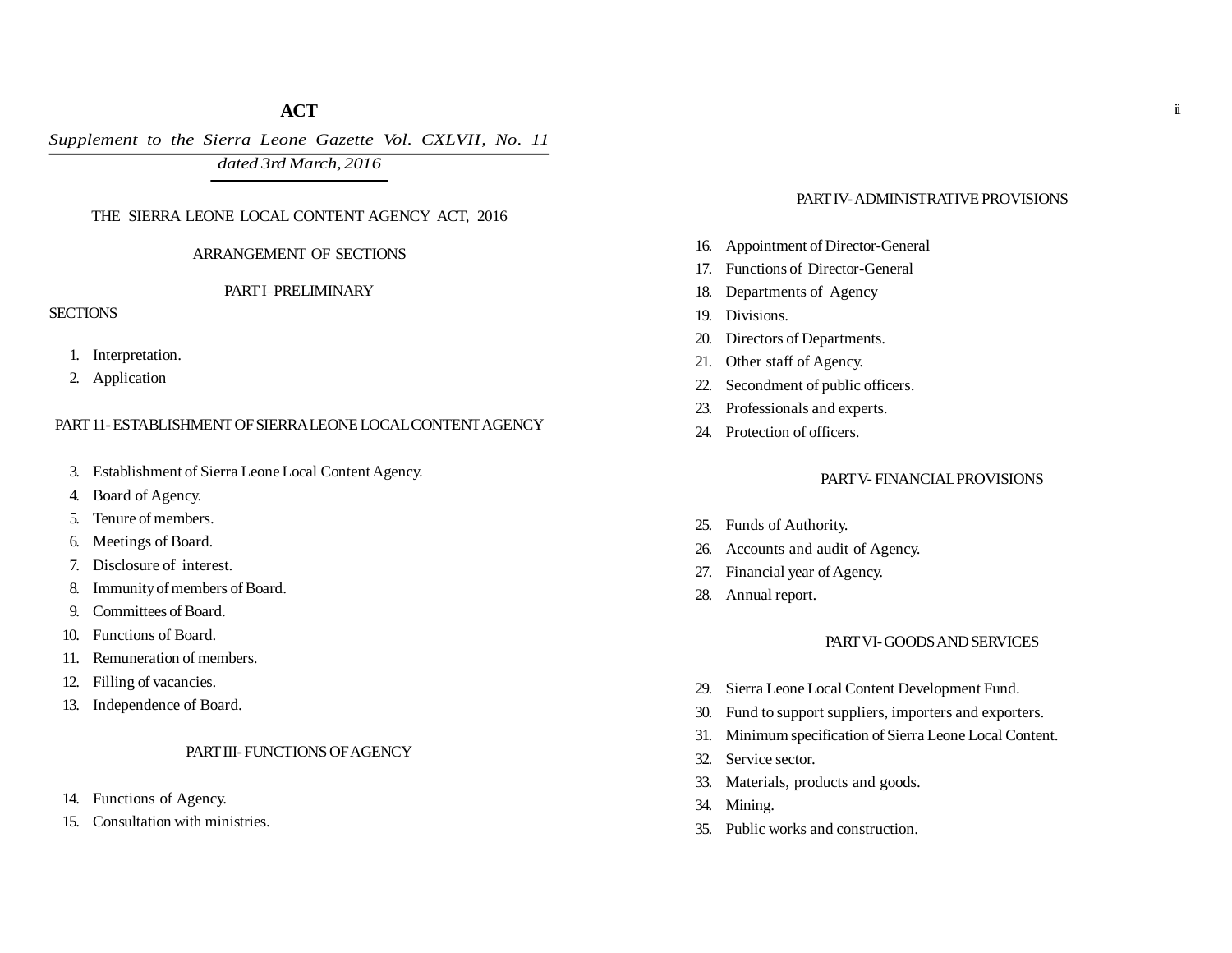iii

- 36. Petroleum.
- 37. Agriculture.
- 38. Procurement.
- 39. Institutional food supply.

# PART VII–SIERRA LEONE LOCAL CONTENT PLAN AND OTHER RELATED **PROVISIONS**

- 40. Sierra Leone Local Content Plan.
- 41. Plan to contain details.
- 42. Tender evaluation.
- 43. Contracts to be submitted.
- 44. Submission of job forecast.
- 45. Contract for review.
- 46. Document for pre-qualification stage.
- 47. Document for tender list stage.
- 48. Document for award stage.
- 49. Designation and review of contracts.
- 50. Quarterly procurement report.
- 51. Establishment of project office.
- 52. Personnel office.
- 53. Office in the community of operation.

## PART VIII- EMPLOYMENT AND TRAINING OF CITIZENS

- 54. Employment and training.
- 55. Employment of citizens.
- 56. Allowance for expatriates.
- 57. Employment and training plan.
- 58. Sierra Leonean workforce agreement.
- 59. Human resources development plan.
- 60. Research and development.

## PART IX- SYSTEMS AND COORDINATING FORUM

- 61. Technology transfer
- 62. Sierra Leone Local Content Certification.
- 63. Sierra Leone Local Content Scorecard.
- 64. Sierra Leone Local Content on-line internal portal.
- 65. Joint Qualification System.
- 66. Sierra Leone Local Content Consultative Forum.

# PART X- MEASURES TO MONITOR AND EVALUATE SIERRA LEONEAN CONTENT COMPLIANCE

- 67. Sierra Leone Local Content Performance Report.
- 68. Content of Performance Report.

## PART XI- OFFENCES

- 69. Offences and penalties.
- 70. Obstruction .
- 71. Offence by body of persons.
- 72. Order of forfeiture.
- 73. Misrepresentation.

## MISCELLANEOUS PROVISIONS

- 74. Review of quantitative targets.
- 75. Transfer of assets etc.
- 76. Transfer of certain employees.
- 77. Regulations.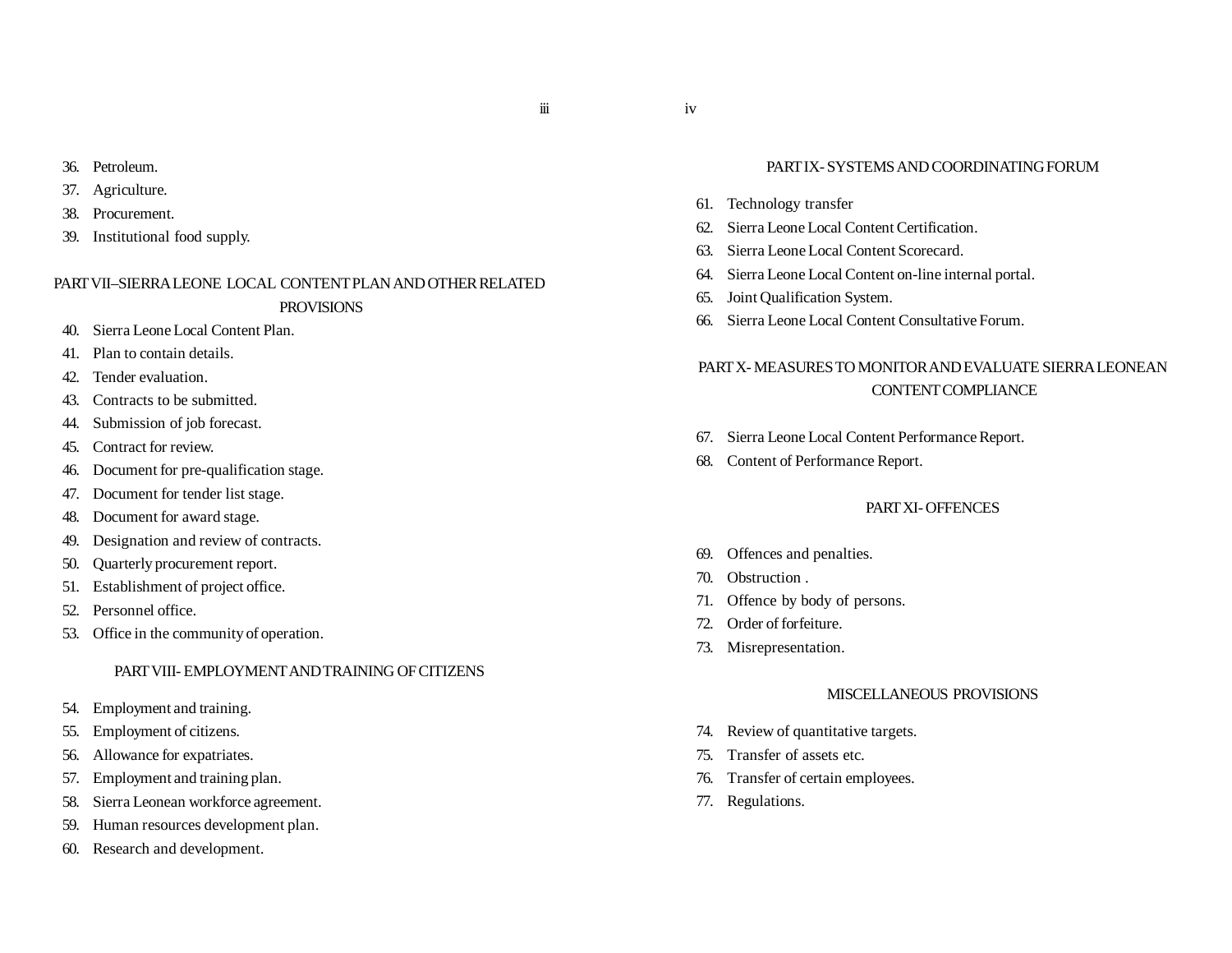SIGNED this *11th day of February, 2016.*

**No. 3 2016 Sierra Leone** DR. ERNEST BAI KOROMA, *President.* **LS**

Short title. **The Sierra Leone Local Content Agency Act, 2016.**

**Being an Act to establish the Sierra Leone Local Content Agency to provide for the development of Sierra Leone Local content in a range of sectors of the economy such as industrial, manufacturing, mining, petroleum, marine resources, agriculture, transportation, maritime, aviation, hotel and tourism, procurement of goods and services; public works, construction and energy sectors; to promote the ownership and control of productive sectors in the economy by citizens of Sierra Leone; and to provide for other related matters.**

> $[$   $]$ Date of commencement.

ENACTED by the President and Members of Parliament in this present Parliament assembled.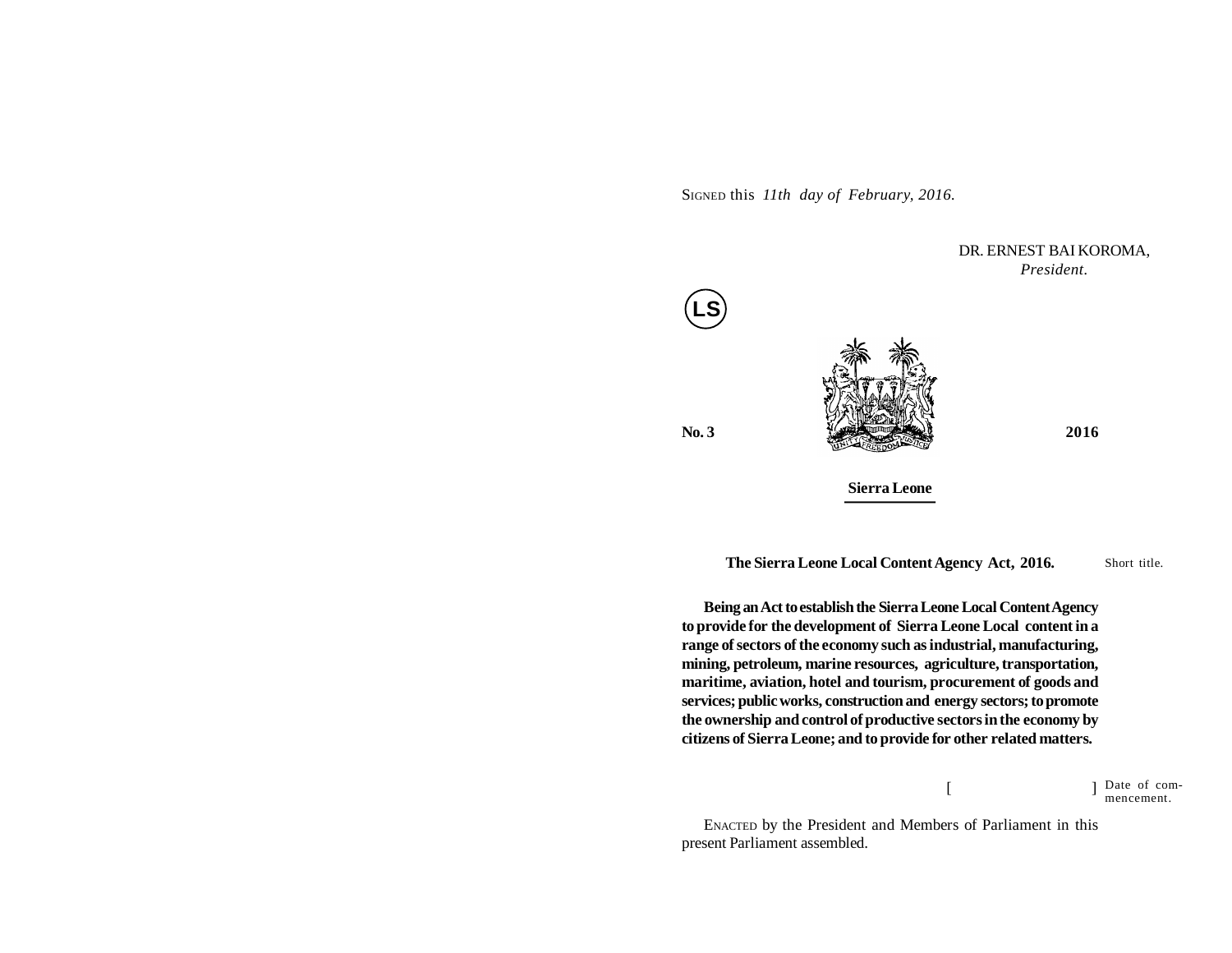## PART 1–PRELIMINARY

- **1.** In this Act, unless the context otherwise requires Interpretation.
	- "Agency" means the Sierra Leone Local Content Agency established under section 3;
	- 'Board" means the Board of Directors established by section 4;
	- "Chairman" means the Chairman of the Board;
	- "citizen " means a citizen of Sierra Leone as defined under the Citizenship Act 1973;
	- "Director-General" means the Director-General of the Agency appointed under section 16;
	- "Expatriate" means an employee working in Sierra Leone other than his country of origin;
	- "labour clause" means a clause mandating the use of a minimum percentage of Sierra Leonean Labour in professional cadres in all contracts awarded in the sectors covered by this Act in Sierra Leone, above a threshold value as stipulated by the Minister;
	- "member" means a member of the Board ;
	- "Minister" means the Minister responsible for trade and industry and "Ministry" shall be construed accordingly ;
	- "operator" means any state enterprise, Sierra Leonean, foreign or international company operating in the sectors covered by this Act under any contract, agreement or alliance ;
	- "plan" means a Sierra Leonean content plan referred to in section 40 submitted in compliance with any aspect of this Act;

"Sierra Leonean companies" means companies that are registered in Sierra Leone in accordance with the Companies Act 2009 and fifty percent of the share capital are owned by Citizens;

- "Sierra Leone Local Content" means the proportion between the value of the goods produced and services rendered in Sierra Leone by Sierra Leoneans and the total value of the goods and services acquired for exploration, development and production in the sectors covered by the Act under concession, contracts, licences and other forms of agreements;
- "Sierra Leone Local Content on-line internal portal" means a virtual platform for buyers and sellers of goods and services in the sectors covered by this Act;
- "Sierra Leone Local Content indicator" means a percentage rating of a company based on specific criteria defined on the basis of values ascribed to each criterion;

"Sierra Leone Local Content Verification Personnel" means a person registered by the Sierra Leonean Content Agency,

 **2.** Notwithstanding anything to the contrary contained in any Application.other enactment, this Act shall apply to all matters pertaining to Sierra Leone Local Content with respect to operations or transactions carried out in or connected with the Sierra Leonean industries in the mining, petroleum, service industries agriculture and agri-business, transportation, maritime, aviation, hotel and tourism, public works and construction, fisheries and marine resources, manufacturing, health and energy sectors.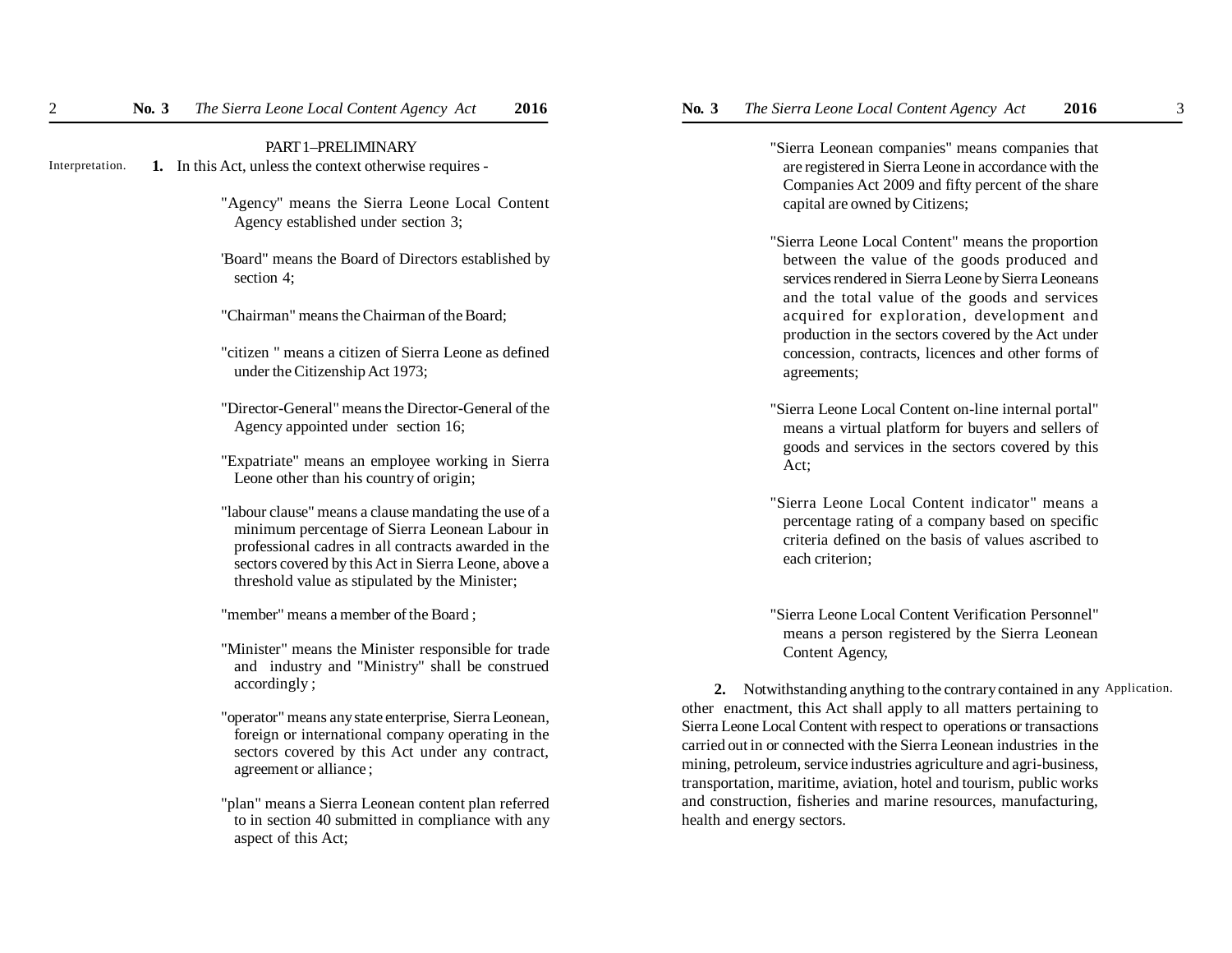## PART II–ESTABLISHMENT OF SIERRA LEONE LOCAL CONTENT AGENCY

Establishment of Sierra Leone Local Content Agency.

**3.** (1) There is hereby established a body to be known as the Sierra Leone Local Content Agency.

 (2) The Agency shall be a body corporate having perpetual succession and capable of acquiring, holding and disposing of any property, whether movable or immovable, and of suing and being sued in its corporate name and, subject to this Act, of performing all such acts as bodies corporate may by law perform.

(3) The Agency shall have a common seal, the use of which shall be authenticated by the signatures of -

- (a) the Chairman or other member of the Board authorised either generally or specially by the Board in that behalf; and
- (b) the Director-General or some other person authorised by the Board in that behalf.

**4.** (1) The governing body of the Agency shall be a Board which shall be responsible for the control and supervision of the Agency. Board of Agency.

> (2) The Board shall consist of a Chairman appointed under subsection (3); and the following other members-

- (a) the Permanent Secretary of the Ministry ;
- (b) the Financial Secretary or his representative;
- (c) a representative of
	- (i) the National Minerals Agency;
	- (ii) the Petroleum Directorate;

## (iii) Youth Commission

- (iv) the Sierra Leonean Content Consultative Forum referred to in section 66;
- (v) the Sierra Leone Investment and Export Promotion Agency ;
- (vi) the National Tourist Board
- (vii) the Sierra Leone Chamber of Commerce, Industry and Agriculture;
- (viii) the Sierra Leone Bar Association;
- (ix) the Sierra Leone Institute of Engineers;
- (x) the Sierra Leone indigenous banks and financial services;
- (xi) Women's Forum
- (xii) the Director–General who shall be the Secretary.
- (xiii) Labour Congress

(3) The President shall, on the advice of the Minister and subject to the approval of Parliament appoint the Chairman and other members of the Board under Clause 2 (c) from among persons with proven knowledge and experience in the local content sector.

(4) members appointed under paragraph (c) of subsection 2 shall be subject to parliamentary approval.

**5.** (1) The Chairman and other members of the Board Tenure of appointed under paragraph (c) of subsection (2) of section 4 shall hold office for a term of three years and shall be eligible for reappointment for a further term of three years only. members.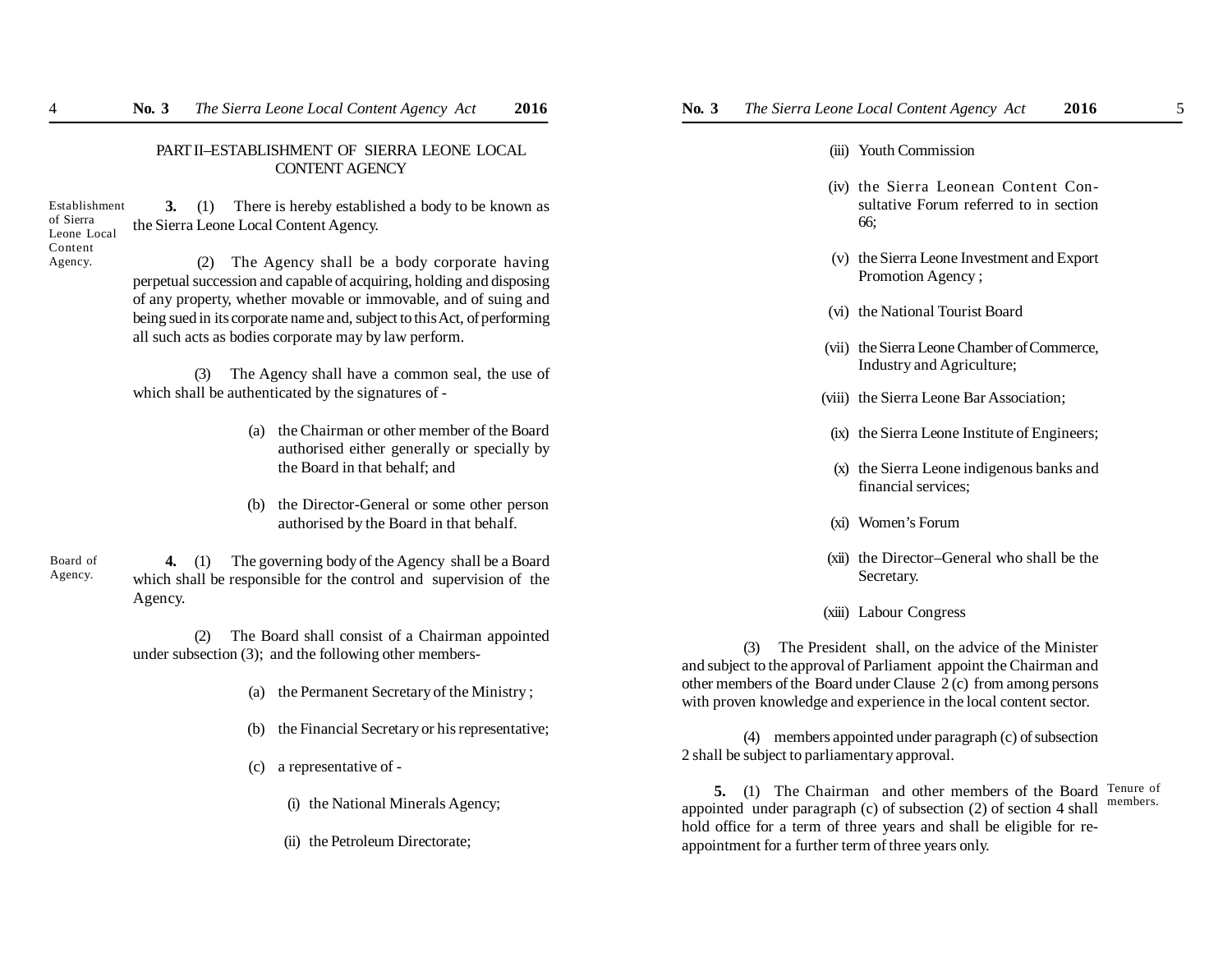(2) A person shall cease to be a member of the Board on any of the following grounds-

- (a) for his inability to perform the functions of his office by reason of infirmity of mind or body;
- (b) for proven misconduct;
- (c) if he becomes bankrupt or insolvent;
- (d) if he is convicted and sentenced for an offence involving fraud or dishonesty;
- (e) if he fails to attend three consecutive meetings of the Board without reasonable cause; or
- (f) if he resigns his office by written notice to the Minister.

**6.** (1) The Board shall meet for the dispatch of its business at least once every two months at the offices of the Agency and at such time as the Chairman may determine. Meetings of Board.

> (2) The Chairman shall preside at every meeting of the Board, and in his absence, the members present shall appoint a member from among themselves to preside at that meeting.

> (3) A minimum of three members of the Board may, by notice in writing signed by them, request the Chairman to summon a special meeting of the Board for such purposes as may be stated in the notice.

> (4) The Chairman or, in his absence, the member appointed to act in his behalf shall summon a special meeting within five days of his receipt of the notice referred to in subsection (3).

(5) The quorum at any meeting of the Board shall be seven.

(6) The Chairman or other person presiding shall have a casting vote where there is an equality of votes.

(7) Any proposal circulated among all members and agreed to in writing by a two-thirds majority of all members shall be of the same force or effect as a decision made at a duly constituted meeting of the Board and shall be incorporated in the minutes of the next succeeding meeting of the Board:

Provided that, if a member requires that such proposal be placed before a meeting of the Board, this subsection shall not apply to such proposal.

(8) The Board may co-opt any person to attend and participate in its deliberations on any matter but such person shall not vote on any issue for the decision by the Board.

(9) The Board shall cause minutes of all its meetings to be taken and signed by the Chairman and kept in proper form.

(10) Subject to this Act, the Board shall regulate its own procedure.

**7.** (1) A member of the Board who has any interest, whether Disclosure of direct or indirect in any matter being considered or to be considered conflict of by the Board, shall disclose the nature of his interest to the Board interest. and the disclosure shall be recorded in the minutes of the Board and such member shall not take part in any deliberation or decision of the Board relating to that matter.

(2) A member of the Board who contravenes subsection (1) shall be guilty of misconduct and shall be removed from the Board.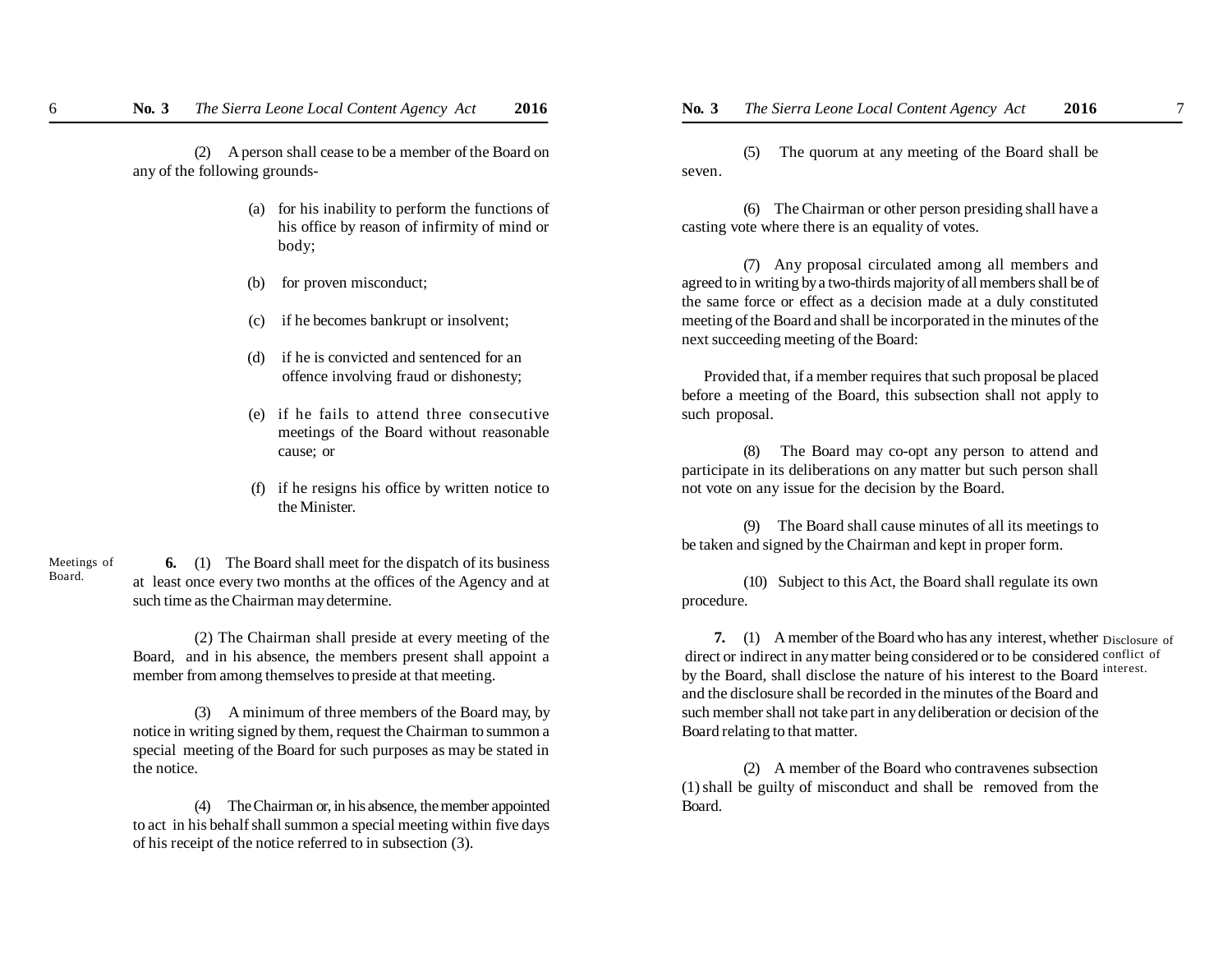**8.** (1) No action or other proceedings shall lie or be instituted against any member of the Board or member of a committee of the Board for or in respect of any act or thing done or omitted to be done in good faith in the exercise of his functions under this Act. Immunity of Board, etc.

> (2) No member of the Board shall be personally liable for any debt or obligation of the Agency.

**9.** (1) The Board may, for the discharge of its functions appoint one or more committees consisting of members of the Agency or non-members or both to perform such functions and to report to the Agency as the Board may determine. Committees of Board.

> (2) For the purposes of provding technical support on Sierra Leone content development issues, fostering coordination among ministeries, departments and Agencies in Local Content issues and supporting the Sierra Leone Local Content and without prejudice to the generality of subsection (1), the Agency shall establish a Sierra Leone Local Content Committee comprising the following members;

- (a) a representative of the Ministry who shall be the Chairman of the Committee;
- (b) a representative of the Office of the Attorney General and Minister of Justice;
- (c) a representative of the Ministry responsible for Finance;
- (d) a representative of the Ministry responsible for Labour;
- (e) a representative of the Strategic and Policy Unit in the Office of the President;
- (f) a representative of the National Public Procurement Agency;
- (g) a representative of the Sierra Leone Investment and Export Promotion Agency;
- (h) a representative of the Ministry of Social Welfare, Gender and Children's Affairs.
- (i) two representatives of the Sierra Leone Chamber of Commerce and Industry;
- (j) two representatives from Civil Society; organisations having functions related to the Agency
- (k) a representative from a Government Ministry, Government Agency or professional body directly responsible for a particular sector, or having a major stake in the subject matter under review by the Committee.
- (l) a representative of the Ministry of Youth Affairs

10. (1) Subject to this Act, the Board shall have the control Functions of and supervision of the Agency, including overseeing the sound and Board. proper financial management of the Agency.

(2) The Board shall provide policy guidance and advice that will secure the efficient implementation of the functions of the Agency and enhance the overall performance of the Agency.

**11.** (1) The Chairman and other members of the Board shall Remuneration be paid such remuneration, fees and allowances approved by the of members. Minister and shall be reimbursed by the Agency for expenses incurred in connection with the discharge of their functions as the Board may, with the approval of the Minister, determine.

(2) Co-opted members of the Board under Section 9 shall Remuneration be paid such remuneration; fees and allowances approved by the of co-opted Minister and shall be reimbursed by the Agency for expenses incurred members. in connection with the discharge of their function''.

12. (1) Where the Chairman or a member of the Board dies, Filling of resigns, is removed from office or is absent for a continuous period vacancies. exceeding three months or is by reason of illness unable to perform the functions of his office for a continuous period of three months-

> (a) the members of the Board shall, as the case may be, elect one of their number to act as Chairman until such time as the Chairman resumes his office or another is appointed in his stead; and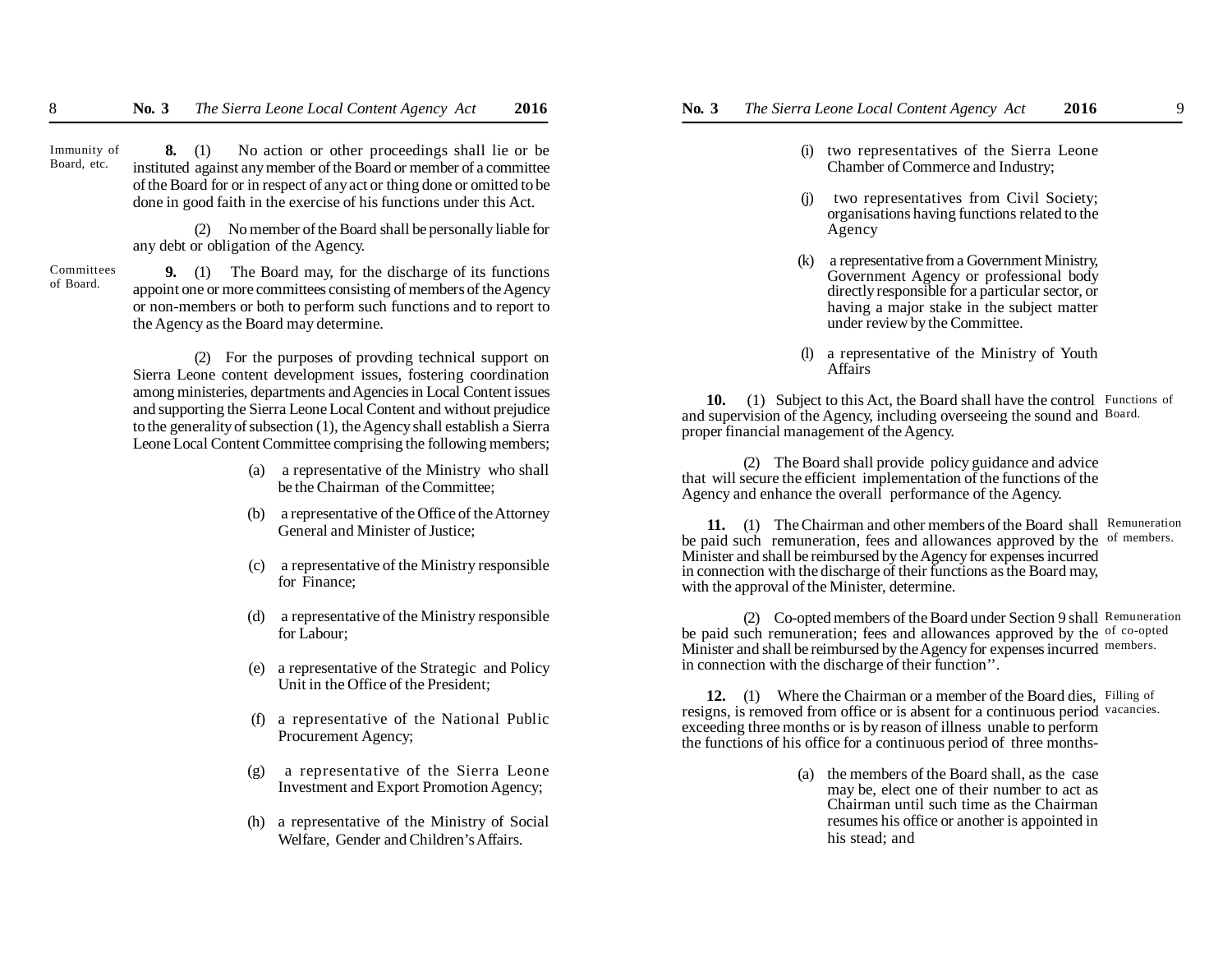(b) in the case of a member, the Chairman shall have another person appointed to the Board subject to the Act.

(2) Where a person is appointed as Chairman or appointed as a member to fill a vacancy, he shall hold office for the remainder of the term of the previous Chairman or member, as the case may be, and shall, subject to this Act, be eligible for reappointment.

**13.** In the performance of its functions under this Act, the Board shall not be subject to the control of any person or authority. Independence of the Board.

### PART III–FUNCTIONS OF THE AGENCY

**14.** (1) The object for which the Agency is established is to promote Sierra Leone local content development by effectively and efficiently managing the administration and regulation of Sierra Leone local content development in Sierra Leone. Functions of Agency.

> (2) Without prejudice to the generality of subsection (1), it shall be the function of the Agency to -

- (a) supervise, coordinate, administer, monitor and manage the development of Sierra Leone local content in the sectors covered by this Act;
- (b) appraise, evaluate and approve the Sierra Leonelocal content plans and reports submitted to the Agency in compliance with this Act;
- (c) award certificate of authorisation, review the Sierra Leone local content content plans and reports submitted to the Agency in compliance with this Act and make recommendations to the Minister;
- - (d) issue Sierra Leone local content certificates for designated materials, goods and services produced wholly or partially in Sierra Leone;
	- (e) manage and award the Sierra Leone local content Scorecard system for the purpose of ranking companies and entities that comply with Sierra Leone local content development;
	- (f) administer and operate the Sierra Leone local content on-line internal portal and Joint Qualifications Systems set up in accordance with this Act;
	- (g) assist local contractors and Sierra Leonean companies to develop their capabilities to attain the goal of developing Sierra Leone local content in the sectors covered by this Act;
	- (h) strengthen and foster collaboration between the public and private sector in order to promote and safeguard the objectives of Sierra Leone local content development;
	- (i) maintain a registry of Sierra Leone local content transactions above a threshold determined by the Minister ;
	- receive and investigate complaints relating to Sierra Leone local content development in accordance with this Act;
	- (k) promotegood governance and accountability by creating an effective and efficient environment for the promotion and implementation of Sierra Leonean content development;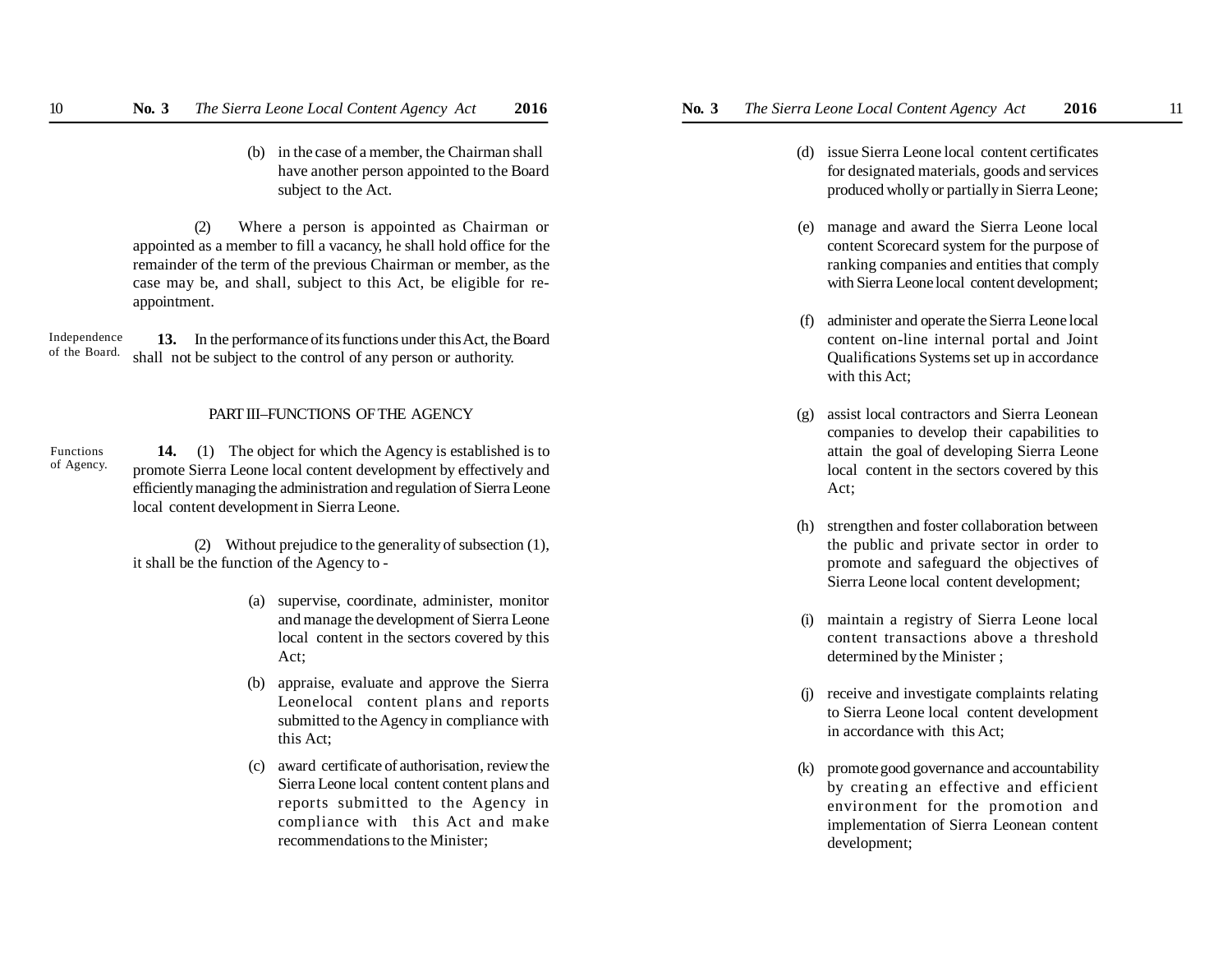- (l) monitor and coordinate the Sierra Leonean content performance of operators in accordance with this Act;
- (m) conduct studies , research and investigations to further attain the goal of developing Sierra Leone content in the sectors covered by this Act;
- ( n) delegate any of its functions to any agent or operative appointed by the Agency;
- (o) contribute to an annual Sierra Leonean Content Plan to guide operating companies in the sectors covered by this Act;
- (p) encourage, monitor and enforce the standards of operation and code of practice for Sierra Leonean content;
- (q) monitor conditions of operators and their trade practices to ensure that competition and fair practice is maintained;
- (r) provide information relevant to the National Revenue Authority for the collection of taxes for training, research and development and transfer of technology funds from operating companies;
- (s) prepare an annual report on the status of Sierra Leonean content for submission to the Minister, and
- (t) perform any other function incidental or consequential to its functions under this Act.

**15.** The Agency shall consult and co-operate with ministries, Consultation departments and agencies having functions related to the Agency. with ministries etc

#### PART IV - ADMINISTRATIVE PROVISIONS

16. (1) The Agency shall have a Director-General who shall Appointment be appointed by the Board. of Director - General.

(2) No person shall be appointed Director-General unless he has proven technical expertise and experience in local content matters.

(3) The Director-General may be removed from office in accordance with his terms and conditions of service for -

- (a) inability to perform the functions of the office arising out of physical or mental incapacity;
- (b) gross misconduct or misbehaviour;
- (c) incompetence or neglect of duty; or
- (d) any other ground that would justify removal from office under the terms and conditions of service.

**17.** The Director-General shall be responsible to the Board for Functions of the performance of the following functions- Director-General.

- (a) overseeing the activities of the Departments and the day-to-day administration and management of the Agency;
- (b) formulating and implementing operational policies, programmes and plans relating to the functions of the Agency as may be approved by the Board.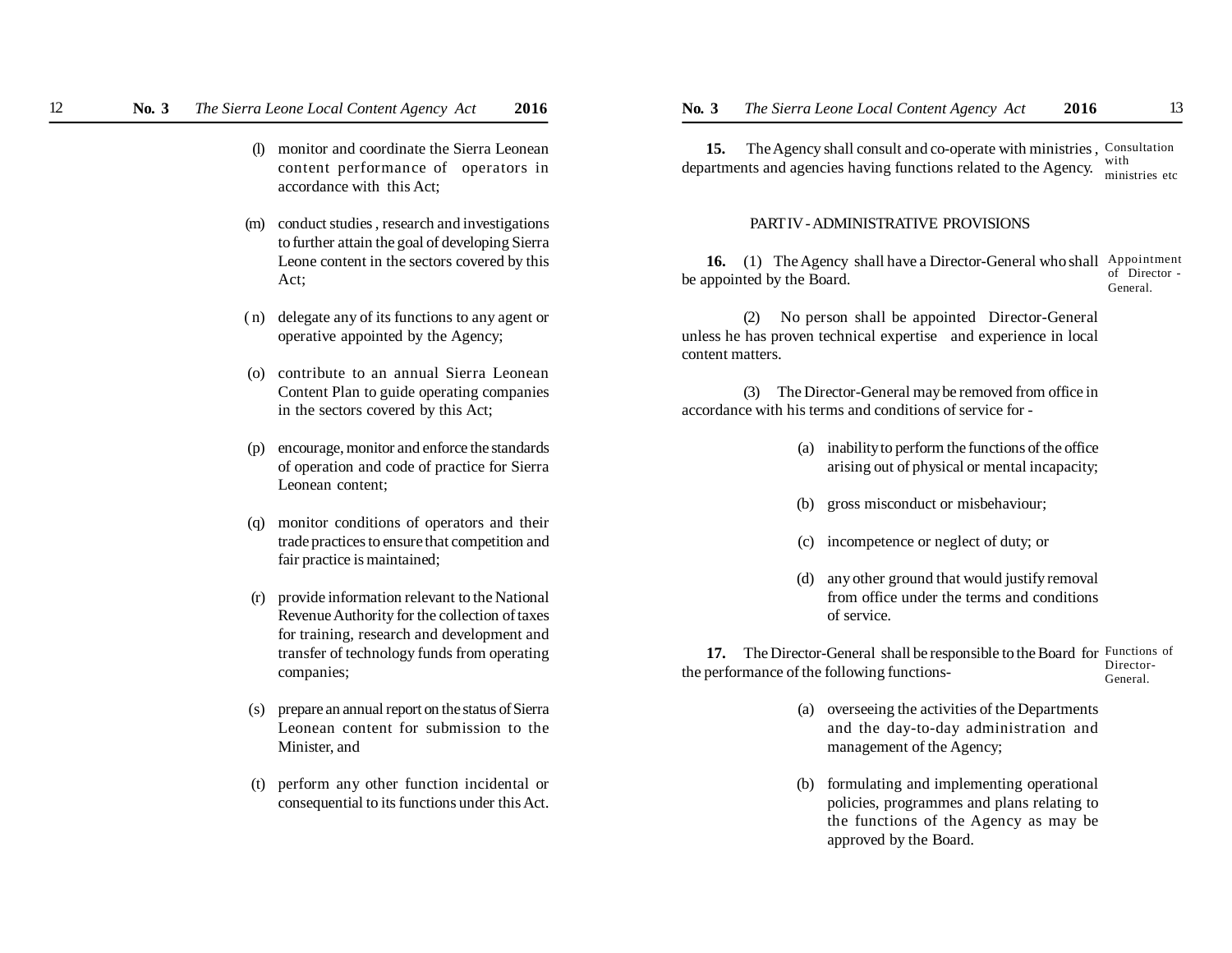- (c) supervising employees of the Agency;
- (d) preparing and submitting operational reports and plans;
- (e) preparing annual budget and financial reports;
- (f) preparing the agenda, recording and maintaining of minutes of the meetings of the Board; and
- (g) performing other duties as the Board may determine.

 **18.** (1) The Agency shall establish departments as it thinks necessary for the performance of its functions. Departments of the Agency.

> (2) Without prejudice to subsection (1), the Agency shall establish the following departments -

- (a) Department for Procurement and Supplier Development which shall be responsible for public and private sector procurement and for the supplier value chain pertaining to Sierra Leone local content development;
- (b) Department for Employment, Training and Technology Transfer which shall be responsible for the development of local employment, integration of the local workforce, training of local personnel, technology transfer, research and development;
- Department of Finance and Administration which shall be responsible for the Agency's budget, human resources and reporting;
- (d) Department of Operations which shall be responsible for monitoring and evaluating Sierra Leone local content development; and
- (e) Department of Communications and Outreach which shall be responsible for the Agency's communications and outreach strategy and its implementation.

**19.** Each department referred to in section 18 shall have Divisions. divisions which shall be created by the Board on the recommendation of the Director-General.

**20.** (1) Each department referred to in section 18 shall be  $\frac{Directions}{of}$ headed by a Director who shall be appointed by the Board. o f Departments.

(2) The Directors shall have responsibilities and functions as may be assigned by the Director-General.

(3) Without prejudice to subsection (2), the Directors shall have the following responsibilities-

- (a) the Director responsible for the Department of Procurement and Supplier Development shall be responsible for managing the Joint Qualification System and the Sierra Leone Local Content on-line virtual platform and shall oversee compliance by the public and private sector on procurement and supplier development in accordance with the Act;
- (b) the Director responsible for the Department of Employment, Training, Technology Transfer shall be responsible for overseeing the development of local staff and their integration in the workforce, the training of local workforce, technology transfer and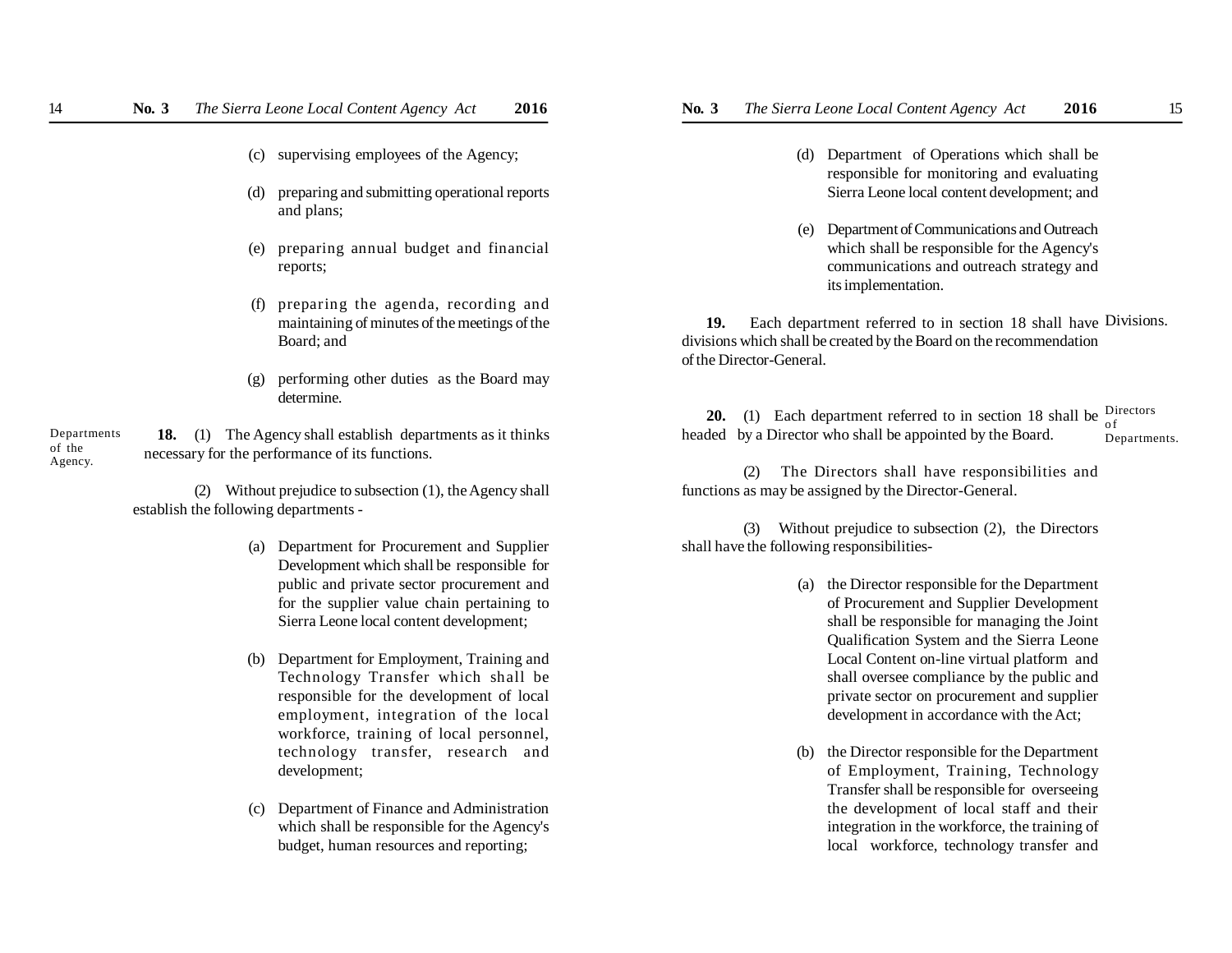research and development and shall oversee the Sierra Leone Local Content Development Fund referred to in section 29 to support Sierra Leone content suppliers;

- (c) the Director responsible for the Department of Finance and Administration shall be responsible for managing the annual budgeting process, procurement and assets and human resources development;
- (d) the Director responsible for the Department of Communications and Outreach shall be responsible for the Agency's internal and external communications and its Outreach strategy including community engagement.

**21.** (1) The Agency shall have other staff as may be required for the efficient performance of the functions of the Agency. Other staff of Agency.

**22.** Public officers may at the instance of the Agency, be seconded or otherwise render assistance to the Agency but the Agency may request the withdrawal of any such seconded staff who is unable to carry out assigned functions in a manner satisfactory to the Agency. Secondment of public officers.

**23.** The Board may where it considers it expedient hire or retain services of professionals, consultants and experts as may be necessary for the proper and effective performance of the functions of the Agency. Professionals and experts.

**24.** No officer or employee of the Agency or any person acting on the directions of an officer or employee of the Agency shall be liable in respect of any matter or thing done by him in good faith under this Act. Protection of officers.

### PART V– FINANCIAL PROVISIONS

**25.** (1) The activities of the Agency shall be financed by Funds of funds consisting of– Authority.

- (a) any monies appropriated by Parliament for the purposes of the Agency;
- (b) all monies given to the Agency by way of gifts, endowments, bequest, grant or other contributions by persons and organisations for the purposes of the Agency;
- (c) all returns on investment, if any;
- (d) foreign aid and assistance from donor agencies; and
- (e ) all other monies which may, from time to time, accrue to the Agency.

(2) The funds of the Agency shall be applied only for the purposes of the approved budget of the Agency.

**26.** (1) The Agency shall keep proper books of account and Accounts and other records in relation to the activities, property and finances of  $\frac{a_{\text{u}}}{\Delta_{\text{QAPON}}}$ the Agency in a form approved by the Auditor-General, and shall prepare in respect of each financial year of the Agency a financial statement which shall include - Agency.

- (a) balance sheet accounts;
- (b) income and expenditure accounts; and
- (c) source and application of funds;

(2) The accounts of the Agency kept under subsection (1) shall, not later than two months after the end of each financial year, be audited by the Auditor-General or an auditor appointed by him.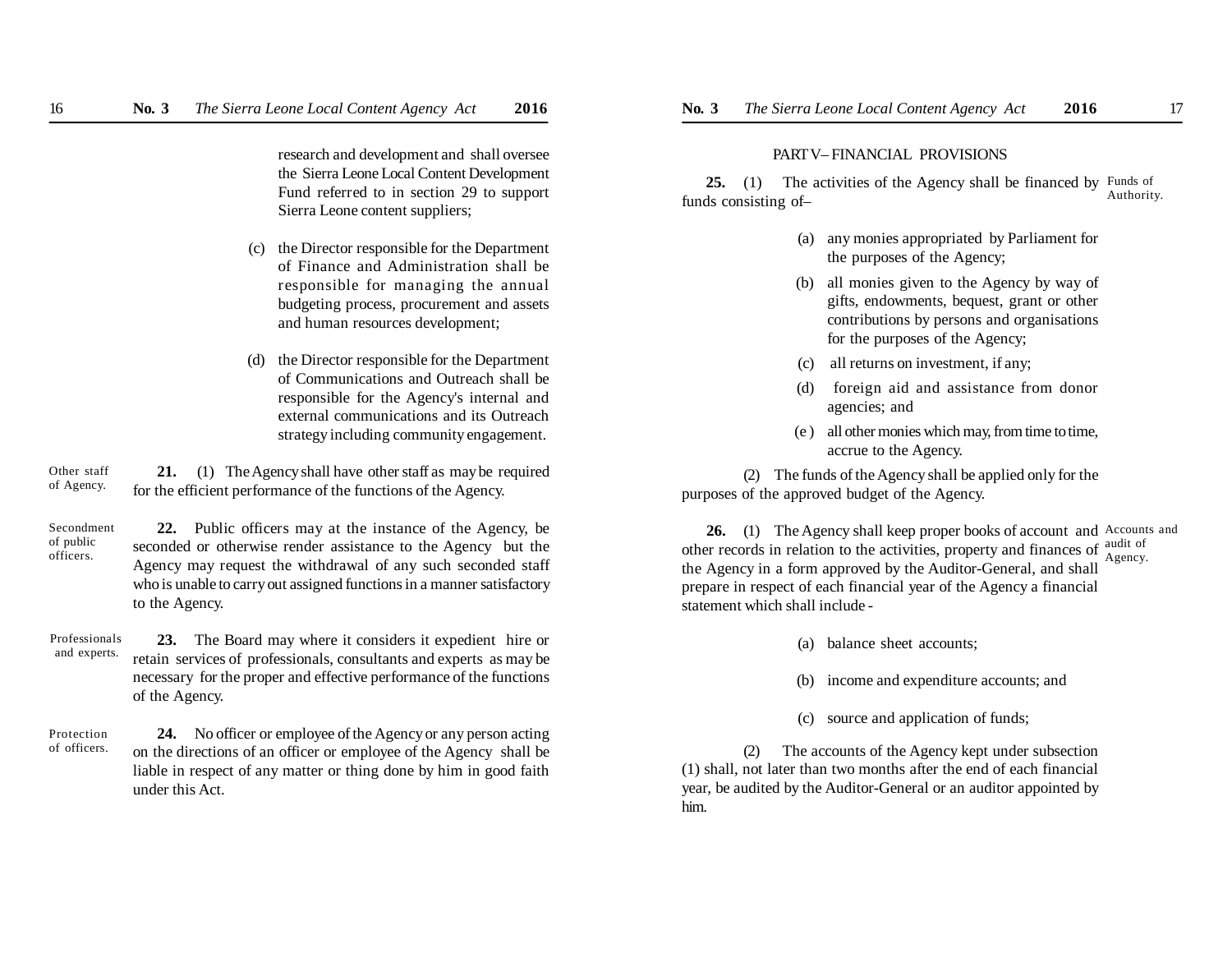(3) For the purposes of subsection (2), the Auditor-General or the auditor appointed by him shall be entitled to have access to all books of account, vouchers and other financial records of the Agency and to require such information and explanation thereon as he may think fit.

(4) The Agency shall provide the Auditor-General or the auditor appointed by him with all necessary and appropriate facilities for the examination of the accounts and records of the Agency.

(5) The Auditor-General or the auditor appointed by him shall submit to the Agency a report on the audited accounts and the financial statements referred to in subsection (1) and shall, in his report draw attention to -

- (a) any irregularities in the accounts;
- (b) any matters that are likely to adversely affect the operations of the Agency; and
- (c) any other matter which, in his opinion, ought to be brought to the notice of the Agency.

**27.** The financial year of the Agency shall be the same as the financial year of the Government. Financial year of

Annual report.

**28.** (1) The Agency shall, within three months after the end of the financial year, submit to the Minister a report on the performance of its functions during that year and on its policy and programmes.

(2) The annual report shall include the accounts and annual financial statement prepared under section 26 and the report of the audit thereon.

(3) The Minister shall lay copies of the annual report before Parliament within two months after he has received the report.

(4) The Agency shall make copies of the report available to all stakeholders once it has been laid before Parliament.

#### PART VI–GOODS AND SERVICES

**29.** (1) There is hereby established a fund to be known as Sierra the Sierra Leone Local Content Development Fund for the Leonean implementation of Sierra Leone local content development in the Development sectors covered under this Act. Content Fund.

(2) The fund shall be managed by the Agency and utilized for projects, programmes and activities directed at increasing Sierra Leone local content in the sectors covered under this Act.

(3) The Fund shall receive contributions from the Government, operators or contractors, private companies and the donor community.

**30.** (1) There is hereby established a fund to support Sierra Fund to Leone local content suppliers, importers and exporters which shall support be administered by the Bank of Sierra Leone. suppliers importers

And

(2) The Bank of Sierra Leone shall identify eligible banks that shall provide the financing to Sierra Leonean local content suppliers, importers and exporters. exporters.

(3) The Fund shall be established with seed capital from the Government which shall seek additional funding from international finance partners.

(4) The fund shall be replenished by the Government.

**31.** (1) Upon the commencement of this Act, the minimum Minimum Sierra Leone local content in any project to be executed in the sectors  $S_{\text{of}}^{\text{Section}}$ covered by this Act shall be consistent with the levels set out in this Leonean Act. of Sierra content.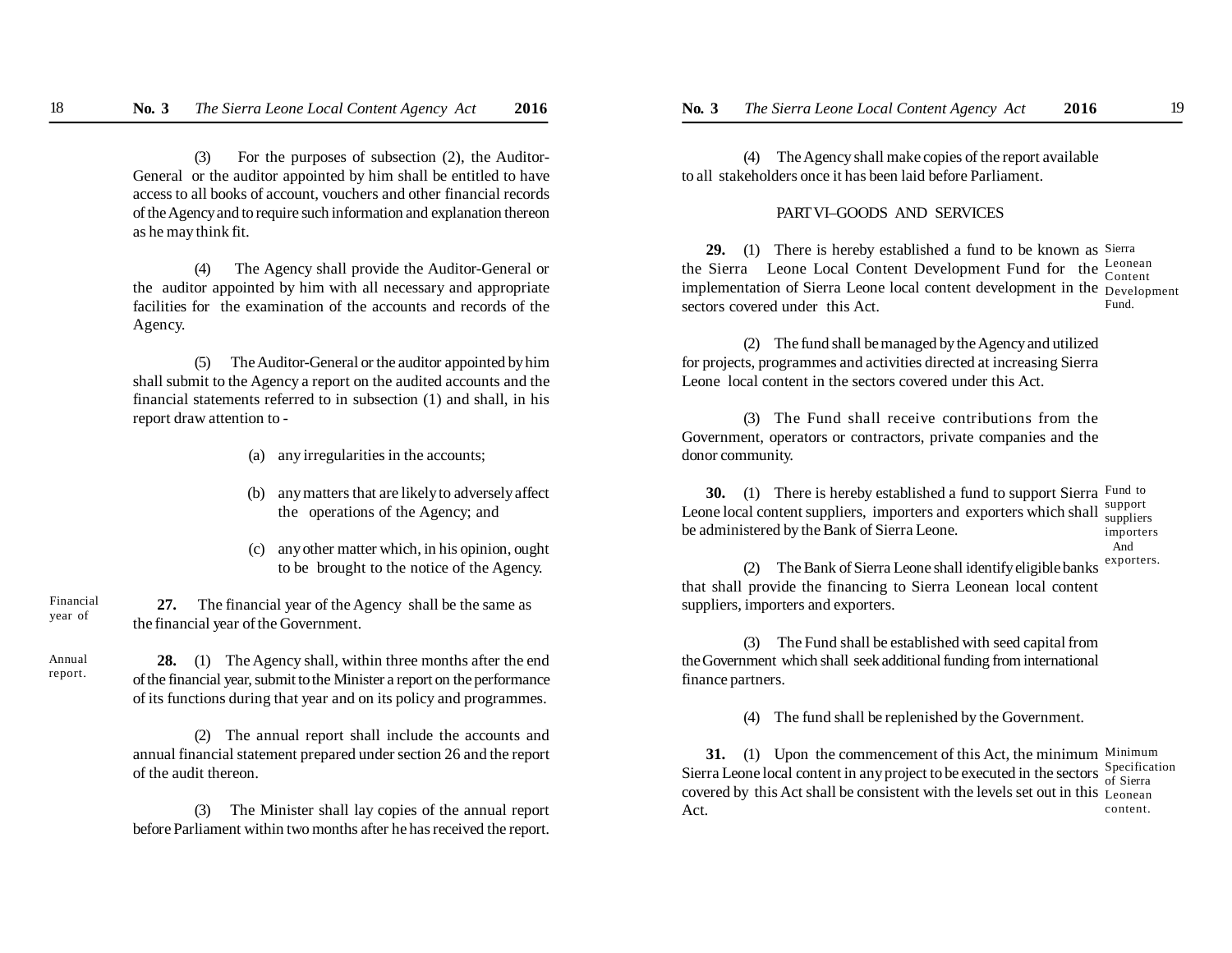(2) Operators, alliance partners and contractors shall comply with the minimum Sierra Leone local content for a particular project item, service or product specification set out in this Act.

(3) Notwithstanding subsection (1) where there is inadequate capacity to meet any targets in this Act, the Minister may authorise the continued importation of the relevant items.

Service sector.

**32.** (1) Subject to subsection (2) first consideration shall be given to service agencies located in Sierra Leone and owned by citizens for projects and activities covered by this Act.

(2) The service agencies referred to in subsection (1) shall have adequate resources and capacity to add value to the operations, project or activities referred to in subsection (1)

Materials, Products and Goods.

**33.** (1) Subject to subsection (2) materials, products or goods made in Sierra Leone shall be given first consideration where the quality and timely delivery of such materials, products or goods are comparable to those available internationally.

 (2) Sierra Leonean companies providing materials, products or goods shall have adequate resources and capacity to add value to the operations, project or activities referred to in the sectors covered by this Act.

(3) The following shall apply in the industries-

- (a) in the manufacturing industry, operators and contractors shall use at least ten percent of domestically produced inputs;
- (b) in the bakery and confectionery industry up to ten percent of cassava flour produced locally from locally grown cassava shall be required to be included as input;
- (c) in the beer industry, the operators and contractors shall utilise up to twenty percent of sorghum produced locally;
- (d) in the sugar industry, operators and contractors shall utilise up to fifteen percent of sugar produced locally in the first five years and up to thirty percent in the succeeding five years for any product requiring sugar as an additive;
- (e) in the soap making industry, operators and contractors shall utilise up to fifty percent of palm oil produced locally in the first five years and up to seventy percent in the succeeding five years;
- (f) in the flour industry, operators and contractors shall utilise up to ten percent of wheat flour produced locally in the first five years and up to thirty percent in the succeeding five years;
- (g) in the hotel, hospitality and tourist industry, operators and contractors shall utilise up to twenty five percent of locally produced tie dye fabric or batik, fabric from locally grown and woven cotton, carvings made locally and produced from local wood, furniture locally produced from local wood and paintings produced locally or by Sierra Leonean nationals shall be utilised at all facilities in the first five years and up to fifty percent in the succeeding five years.
- (4) Subsection (1) and (2) shall apply to section 3.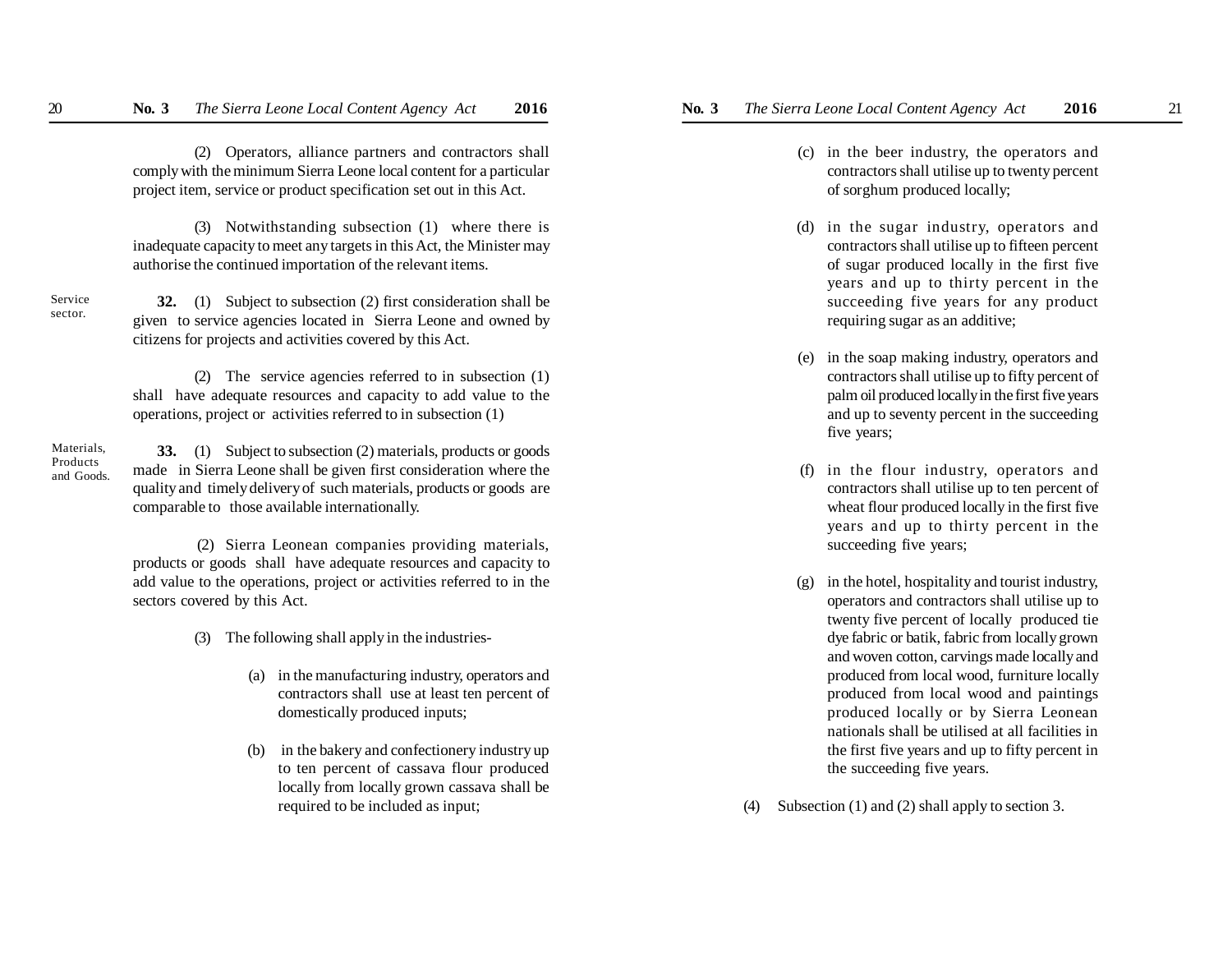**34.** (1) Subject to subsection (2) first consideration shall be given to Sierra Leonean Companies in the mining sectors for the award of mining rights, permits or licences in all projects for which a contract is to be awarded subject to the fulfilment of conditions as may be specified by the Minister responsible for mines and mineral resources. Mining

> (2) Sierra Leonean companies referred to in subsection (1) shall demonstrate ownership of equipment and capacity to execute the contract.

**35.** (1) Subject to subsection (2) first consideration shall be given to Sierra Leonean companies involved in stone quarries and metal works. Public Works and Construction.

> (2) Sierra Leonean companies referred to in subsection (1) shall demonstrate ownership of equipment and capacity to execute the contract.

**36.** (1) Subject to subsection (2) Sierra Leonean Companies shall be given first consideration in the award of oil blocks, oil field licences, oil lifting licences and in all projects for which a contract is awarded in the Sierra Leonean petroleum sector subject to the fulfilment of conditions as may be specified by the Petroleum Directorate. Petroleum.

> (2) Sierra Leonean companies referred to in subsection (1) shall demonstrate ownership of equipment and capacity to execute the contract.

**37.** (1) Operators and contractors in the agriculture sector shall establish and support out-grower schemes for small holder farmers in order to create jobs, improve quality of agricultural products, build capacity, transfer knowledge and technology and build the revenue of small to medium scale farmers in the rural areas in particular. Agriculture.

(2) Operators and contractors in the private and public sector shall promote greater use of improved production techniques and increased use of inputs such as improved seeds and fertilisers to boost productivity of small holder farmers.

(3) Security of tenure shall be granted to small holder farmers in order to promote an increased investment and improvements in the land.

(4) Greater access to credit, market information and access to water shall be made available to small holder farmers to boost productivity.

 **38.** (1) Subject to subsection (2) first consideration shall be Procurement. given to Sierra Leonean companies bidding for procuring materials, products and goods for ministries, departments and agencies.

(2) The Sierra Leonean companies referred to in subsection (1) shall comply with the requirements stipulated in the National Public Procurement Act 2004.

(3) Donor agencies, international and local nongovernmental organisations and other entities shall give first consideration to Sierra Leonean companies for the procurement of materials, products and goods.

**39.** For the supply of food products to public institutions, first Institutional consideration shall be given to locally produced food . feed supply.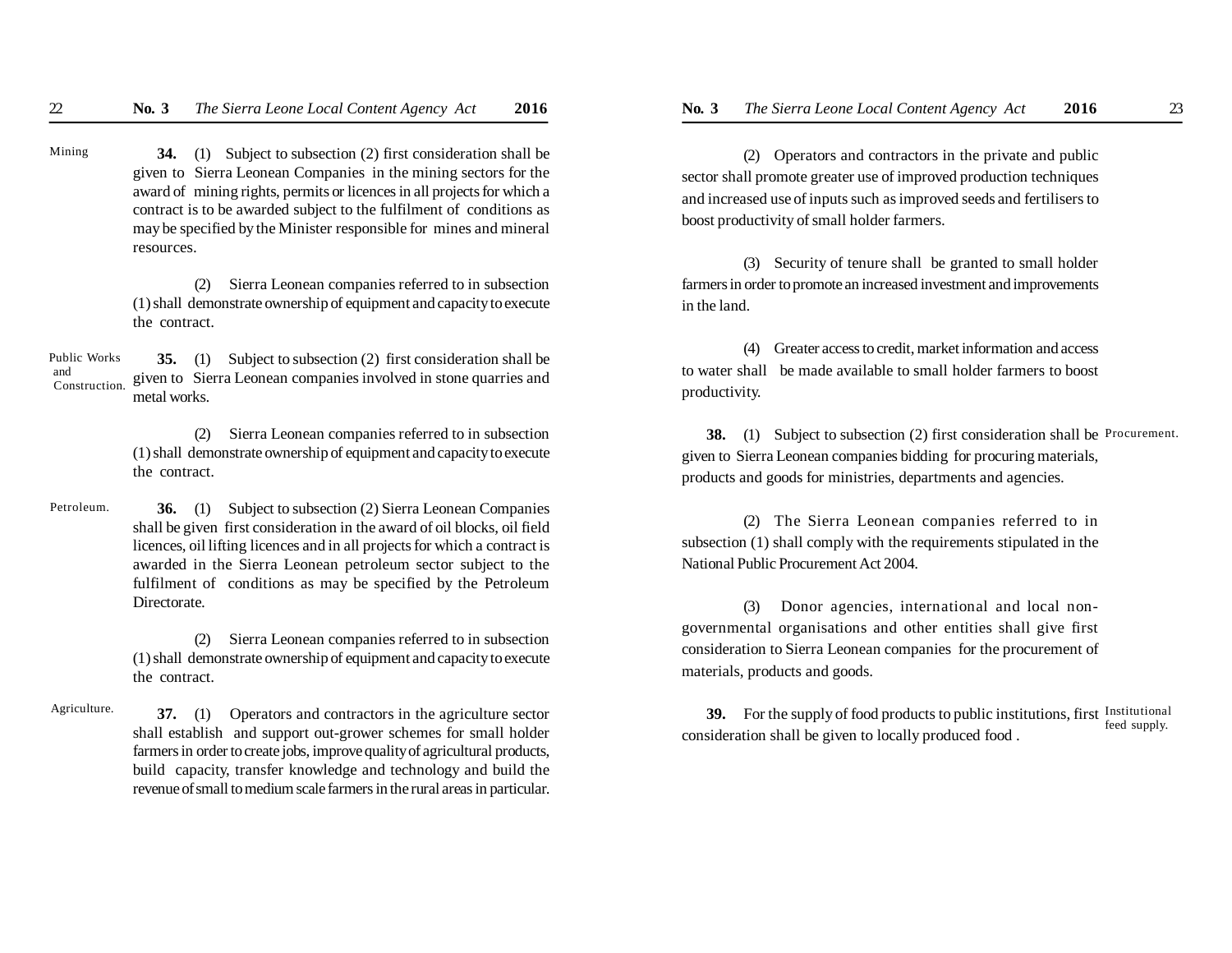## PART VII -SIERRA LEONEAN CONTENT PLAN AND OTHER RELATED PROVISIONS

Sierra Leonean Content Plan.

**40.** (1) In a call to tender or in direct negotiations for any right, licence, concession, permit or interest and before carrying out operations or commencing a project in the sectors covered by this Act, an operator shall submit a Plan to be known as the Sierra Leonean Content Plan to the Agency and thereafter annually demonstrating compliance with the Sierra Leonean content requirements of this Act.

(2) The Agency shall review and assess the Plan referred to in subsection (1) and if satisfied that the Plan complies with this Act, issue a certificate of authorisation to the operator for that project.

(3) For the purposes of reviewing or assessing the Plan referred to in subsection (1), the Agency may conduct a public review in relation to the exercise of any of its functions under this Act provided that the review is completed and a certificate is issued or denied within 30 days from the commencement of the review or assessment.

(4) The plan referred to in subsection (1) shall contain provisions intended to ensure that-

- (a) first consideration is given to services provided within Sierra Leone and goods manufactured in Sierra Leone; and
- (b) citizens are given first consideration for training and employment in the work programme for which the plan is submitted.

41. (1) The Plan referred to in section 40 shall set out in Plan to detail how an operator or contractor will give first consideration to Sierra Leonean companies, materials, goods and products made in Sierra Leone, including specific examples showing how first consideration is considered and assessed in evaluation of bids for materials, goods and products required by the project, operations or activity. contain details.

(2) The Plan shall stipulate the extent of local content that will be utilised in the production process and the percentage increase in such usage over time, when applications are submitted for tax and other incentives.

(3) The plan shall specify the extent to which joint ventures, alliances and other forms of collaboration between foreign and Sierra Leonean manufacturing enterprises will be used to increase the manufacturing capacity and know-how of Sierra Leonean enterprises.

42. (1) Operators and contractors shall consider Sierra Leone Tender local content when evaluating any tender where the tenders are within five percent of each other at the commercial stage and the tender containing the highest level of Sierra Leone local content shall be selected provided the Sierra Leonean content in the selected tender is at least five percent higher than its closest competitor. Evaluation.

(2) Operators and contractors shall maintain a tender process for acquiring materials, goods, products and services which shall give full and fair opportunity to citizens who are indigenous contractors and Sierra Leonean companies by ensuring that all tenders are advertised locally and internationally.

(3) The award of a contract shall not solely be based on the principle of the lowest tender where a Sierra Leonean company has the capacity to execute the job and the company shall not be disqualified exclusively on the basis that it is not the lowest financial tender, provided the value does not exceed the lowest tender by ten percent.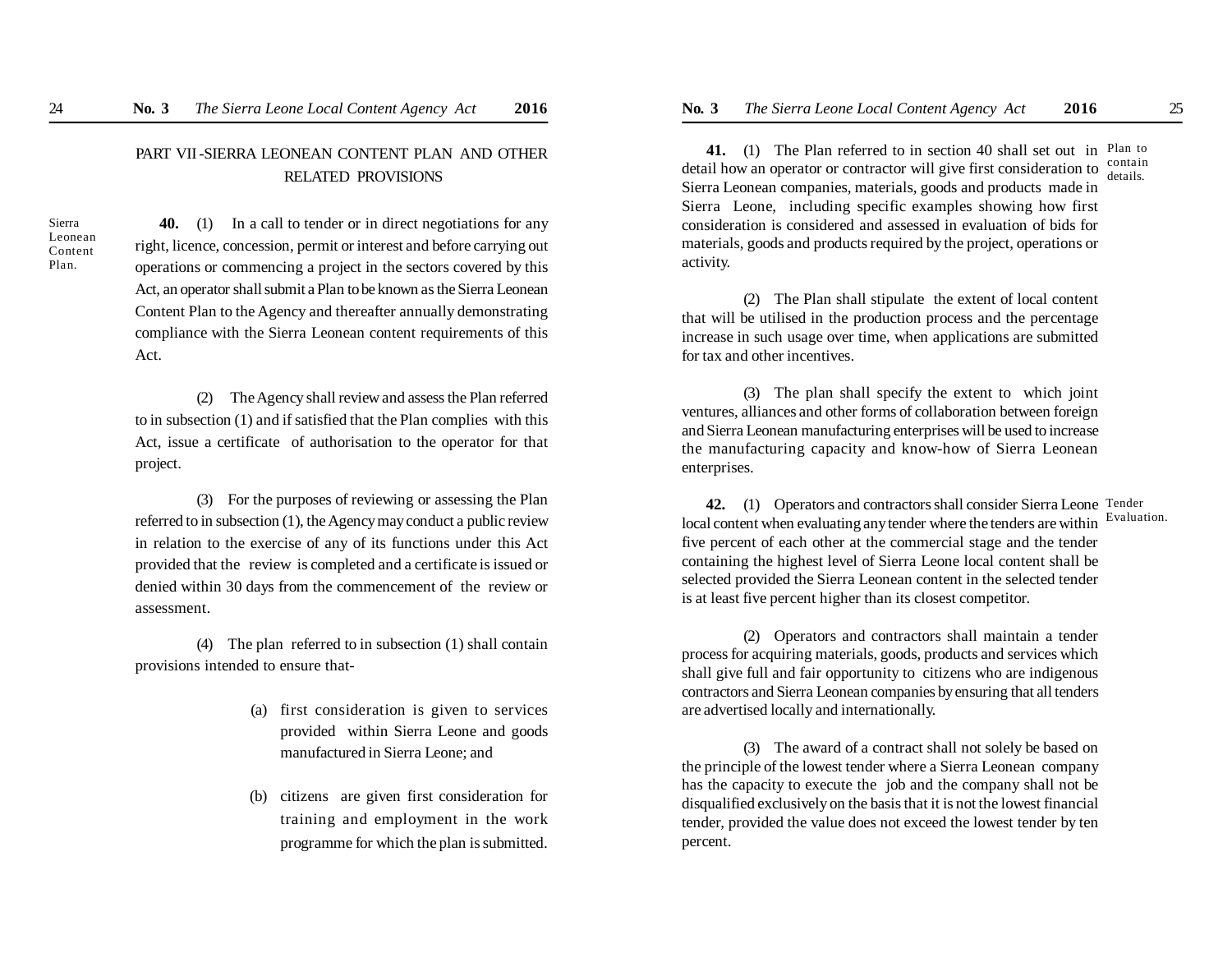**43.** (1) For all proposed projects, operations, activities, contracts, subcontracts and purchase orders estimated by the operator to be in excess of two hundred and fifty thousand United States Dollars (\$250,000.00) equivalent in Leones the operator shall provide to the Agency for approval advertisements, pre-qualification criteria, technical tender documents, technical evaluation criteria and the proposed list of persons who have placed tenders. Contracts to be submitted.

> (2) The operator or contractor shall submit sufficient information with the notifications to enable the Agency to assess the subject matter and to be satisfied that the requirements of Sierra Leone local content have been complied with by the operator or contractor.

 **44.** (1) The operator shall submit to the Agency a list of all contracts, subcontracts and purchase orders exceeding 30 days prior to the first day of each quarter a list of all contracts, subcontracts and purchase orders not exceeding two hundred and fifty thousand United States Dollars (\$250,000,00) equivalent in Leones for it to be put out in tender or executed in the upcoming quarter. Submission of job forecasts.

> (2) For each contract, subcontract and purchase order, the list shall provide–

- (a) a description of the service or item to be contracted or purchased (material and equipment specifications shall be provided upon request);
- (b) estimated value of contract, subcontract or purchase order;
- (c) the call to tender issuance date, closure date and award date; and
- (d) any other information requested by the Agency for the purposes of implementing the provisions of this Act.

45. Subject to section 43 the Agency shall advise the operator Contract by the first day of each quarter, which contracts and subcontracts have been designated by the Agency for review and shall advise the operator of the outcome of such contract review. for review.

**46.** Prior to issuing advertisements or pre-qualification Documents notifications to prospective bidders, the operator shall submit to the Agency, the following documents for review and approval– for prequalification stage.

- (a) a description of the scope of work;
- (b) a copy of the pre-qualification notification, if these documents differ from the standard prequalification notification previously reviewed by the Agency;
- (c) a list of companies, indicating locations of head offices, to whom questionnaires shall be issued; and
- (d) anticipated dates for closure of prequalification and commencement of tender evaluation and issuance of a call to tender.

**47.** When compiling a tender list for any project, the operator Document or alliance partner shall submit to the Agency, prior to issuing the call  $\frac{1}{1}$  ist stage to tender the following documents– list stage.

- (a) a list of bidders;
- (b) a copy of the call to tender (the Agency shall advise the operator of its requirements in this regard on a case by case basis);
- (c) description of corporate ownership (main shareholders by percentage) of bidders;
- (d) location of any Sierra Leonean based office, plant or facility;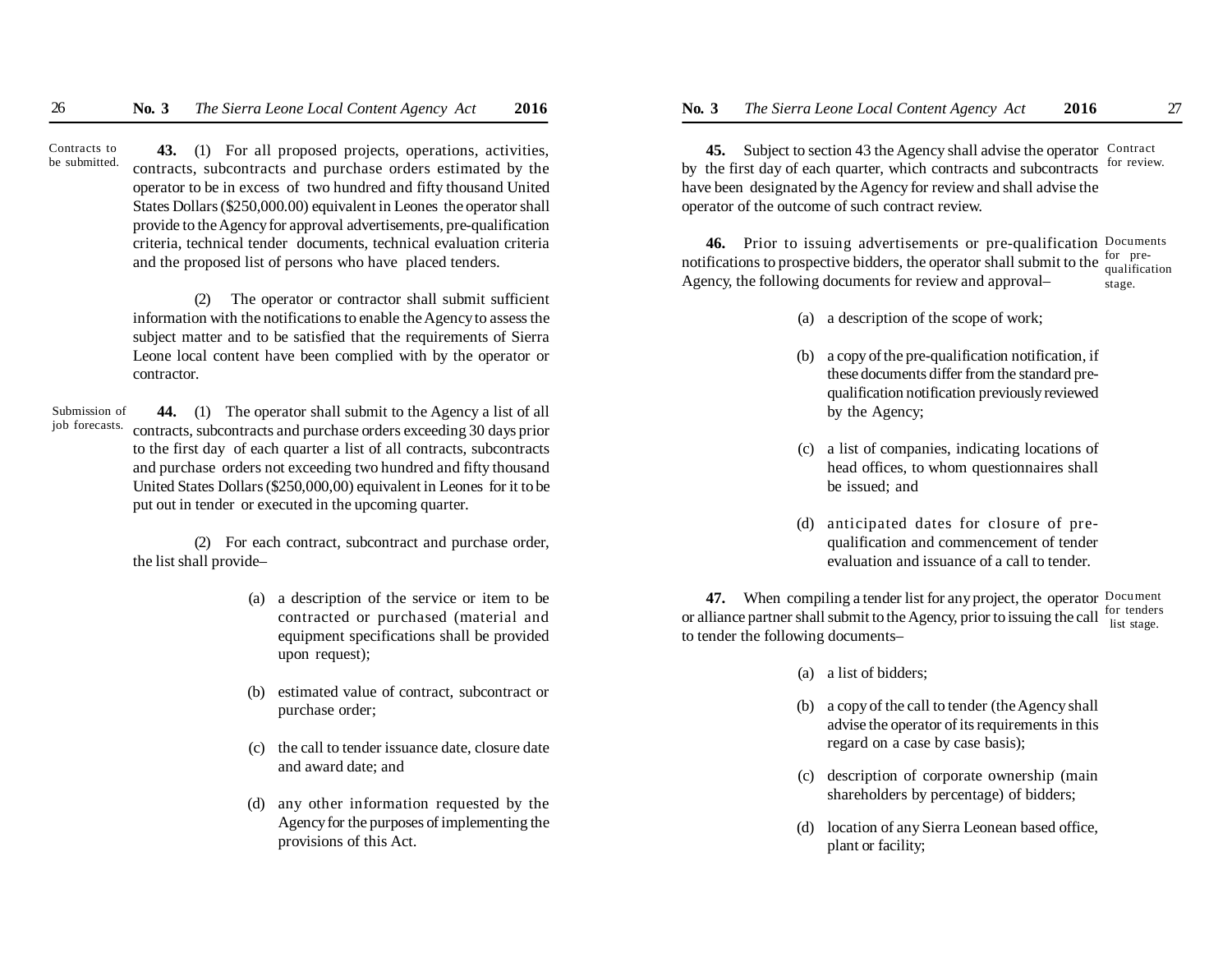- (e) anticipated dates for closure of bids and award of contract or purchase order; and
- (f) any other information requested by the Agency.

Documents for award stage.

- **48.** Prior to the award of a contract, subcontract or purchase order to the successful bidder, the operator shall submit to the Agency the following documents-
	- (a) the name of the selected contractor or vendor;
	- (b) a list of the designated sub-contractors or sub-vendors;
	- (c) where applicable, a list of proposed subsuppliers;
	- (d) for construction or service contracts, the estimated Sierra Leonean employment levels (in person-hours);
	- (e) contract or purchase order commencement and completion dates;
	- (f) an award notification form signed by an appropriate official of the operator or alliance partner; and
	- state of award rationale (evaluation of tenders) showing -
		- (i) the percentage difference in price between the selected bidder and each tender;
		- (ii) a primary location of work associated with each bidder;
- - (iii) estimates of Sierra Leonean content associated with the tender of each bidder calculated in accordance with the definition of Sierra Leonean content to be provided by the Agency.
	- (iv) other information relevant to the evaluation of bidders including where applicable, a summary of the technical, commercial and Sierra Leonean content aspects of the tender evaluations.

**49.** After assessing the documentation received in compliance Designation with section 48 the Agency shall advise the operator within  $\overline{10}$  days and review which contracts, sub-contracts and purchase orders have been designated by the Agency for review, and the designated contracts, subcontracts and purchase orders shall be reviewed to the satisfaction of the Agency. of contracts.

**50.** (1) The operator shall submit to the Agency within 30 Quarterly days at the end of each quarter, a listing of all contracts, sub-contracts and purchase orders exceeding two hundred and fifty thousand United States Dollars (\$250,000.00) equivalent in Leones or such other limit as the Agency may determine, awarded in the previous quarter. Procurement Report.

(2) The listing of all contracts, sub-contracts and purchase orders referred to in subsection (1) shall provide–

- (a) a list of all items and services;
- (b) value of contract or purchase order;
- (c) name of the successful contractor or vendor;
- (d) a primary location of work;
- (e) estimates of Sierra Leonean content;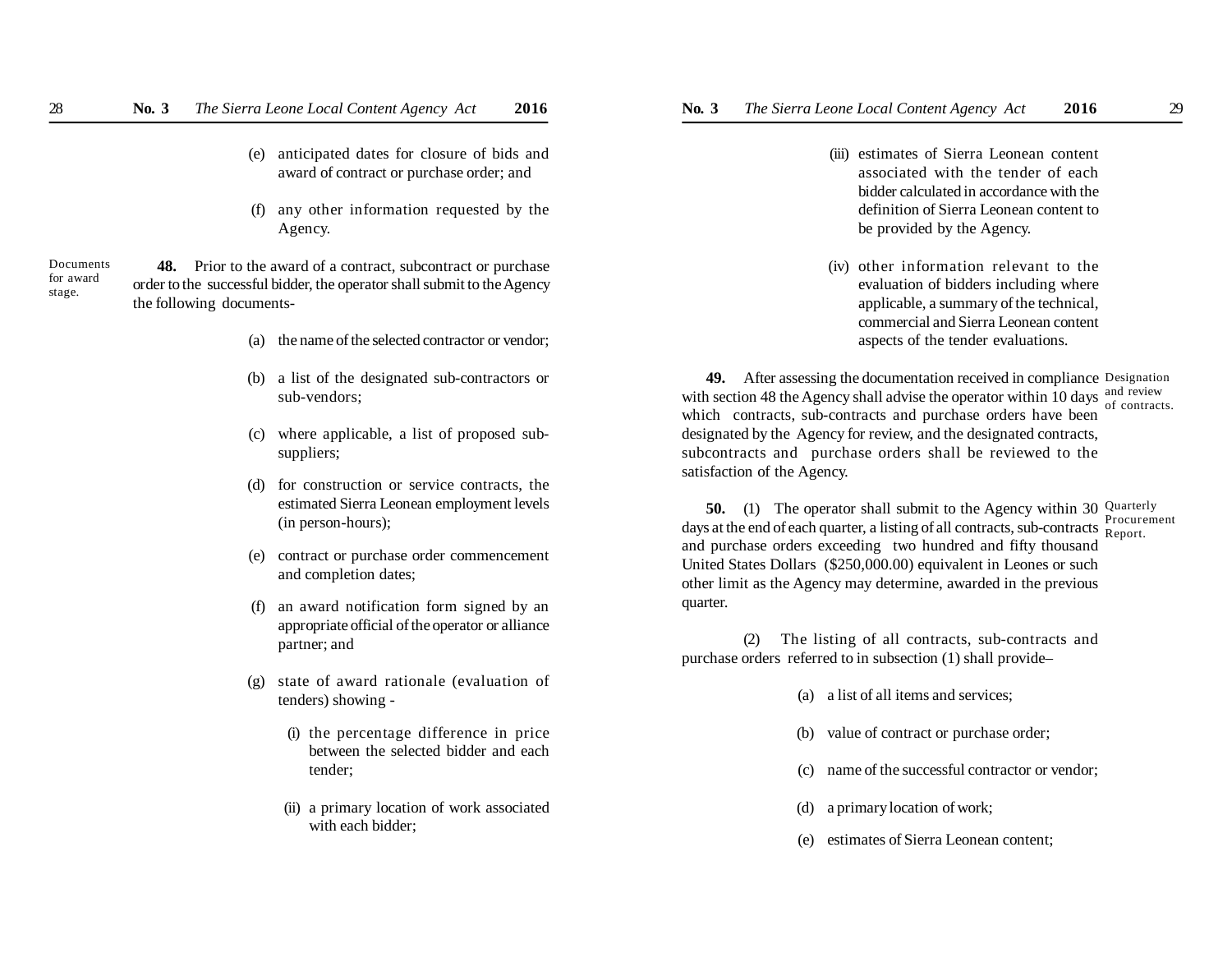- (f) commencement and completion dates; and
- (g) any other information required by the Agency for the purposes of implementing the provisions of the Act.

**51.** Where applicable, before carrying out any work or activity in Sierra Leone, the operator or contractor or other body submitting a plan shall establish in the Catchment Area where the project is to be located, a project office where project management and procurement decision making shall take place, to the satisfaction of the Agency. Establishment of project office.

**52.** The operator or contractor referred to in section 51 shall locate, within the project office, personnel with decision-making authority in accordance with a list of personnel to be approved by the Agency. Personnel office.

**53**. Subject to section 51 the Agency shall have powers to require any operator to maintain an office in the community where the operator has significant operations. Office in the community of operation.

### PART VIII–EMPLOYMENT AND TRAINING OF CITIZENS

**54.** (1) First consideration shall be given to citizens with the required qualifications for employment and training in any project executed by any operator or contractor in the sectors covered by this Act. Employment and training.

> (2) First consideration shall be given to citizens possessing the necessary or adequate qualifications, and having the requisite expertise and experience for employment in all phases of operations in all the sectors covered by this Act and in accordance with the labour laws.

 **55.** (1) The Agency shall ensure that the operator or contractor hire and maintains a reasonable number of personnel who are citizens with the required skills from areas it has operations. Employment of citizens.

(2) An operator or contractor with operations in any of the sectors covered by this Act shall not import unskilled labour for carrying out any of its operations undertaken under any right, licence, permit or concession.

(3) For each of its operations, an operator or contractor shall submit to the Agency, a succession plan for any position not held by citizens and the plan shall provide for citizens to understudy incumbent expatriates.

(4) All staff employed by Sierra Leonean or foreign companies that hold the same professional category and exercise similar functions, shall enjoy the same benefits such as salary and emoluments as well as working conditions under the principle of equal rights.

(5) A company shall submit to the Agency conditions of service and staff demography of its operators

**56.** (1) For each of its operations, an operator or contractor employment may retain a maximum of fifty percent of management positions as for may be approved by the Agency as expatriate positions representing investor groups during the first five years of its establishment after which it may retain a maximum of forty percent of management positions as may be approved by the Agency as expatriate positions representing the investor groups. Expatriates.

(2) An operator or contractor may retain a maximum of fifty percent of intermediate positions as may be approved by the Agency as expatriate positions during the first five years of its establishment after which it may retain a maximum of twenty percent of intermediate positions as may be approved by the Agency as expatriate positions.

(3) Upon the commencement of this Act, an operator or contractor shall make an application to, and receive the approval of the Agency before making any application for an expatriate quota to the Minister responsible for labour or any other ministry, department or agency of the Government of Sierra Leone.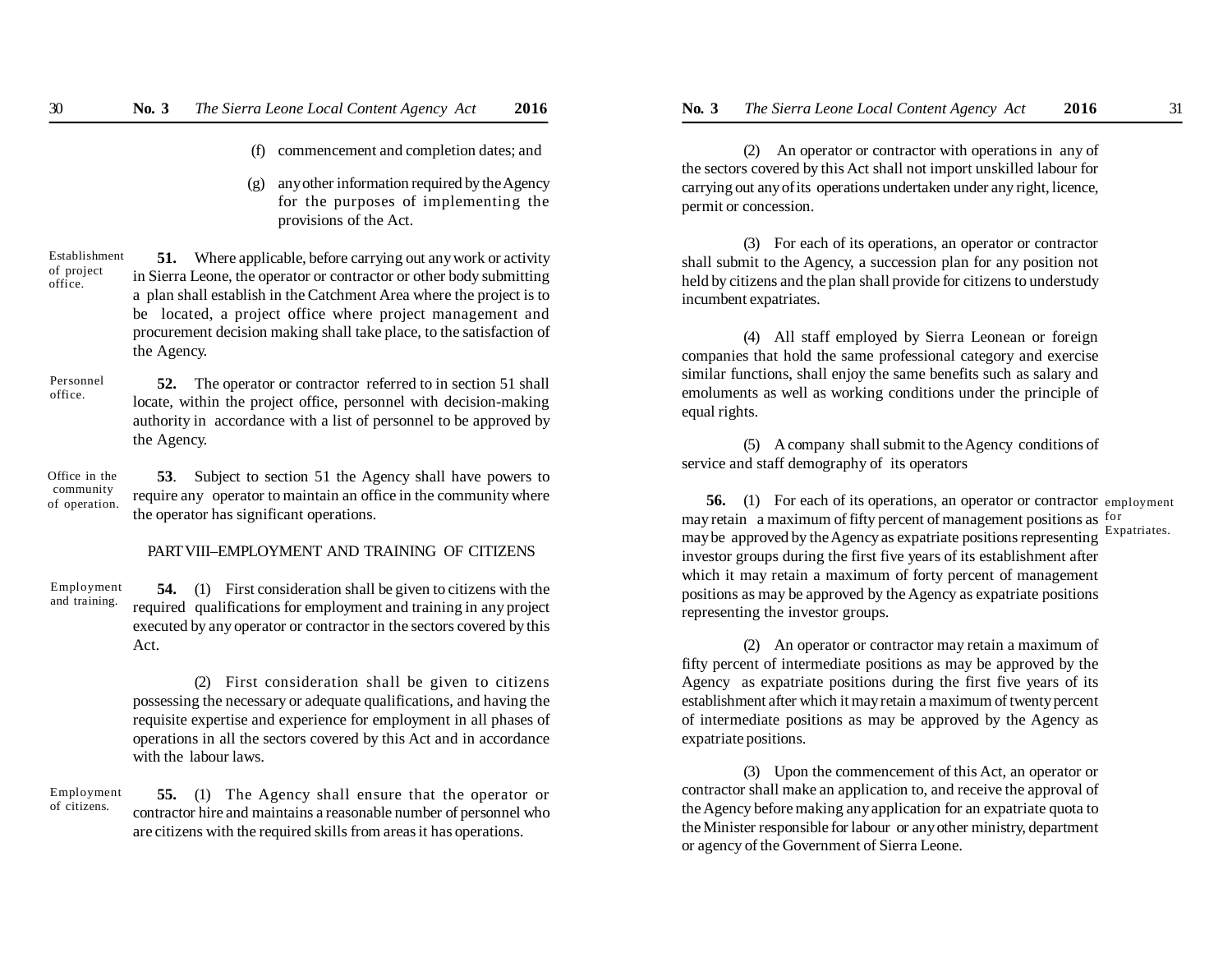(4) The application referred to in subsection 3 shall be detailed and shall include-

- (a) job titles;
- (b) description of responsibilities;
- (c) the duration of the proposed employment in Sierra Leone;
- (d) the curriculum vitae of the expatriate staff;
- (e) the remuneration, allowances and other emoluments of the expatriate staff;
- (f) evidence of advertisements or other publications of the job openings including the job description;
- (g) justification for the hiring of the expatriate staff; and
- (h) any other information required by the Work permit Committee established under section 34B of the General Law Business Start Up Act 2007 for the purposes of implementing this Act.

 (5) All projects or contracts whose total budget exceeds fifty million United States Dollars (\$50,000,000.00) equivalent in Leones shall contain a "Labour Clause" mandating the use of a minimum percentage of Sierra Leonean labour in specific cadres as may be stipulated by the Agency.

(6) All operators or contractors and other entities operating in Sierra Leone shall employ only citizens in junior and intermediate cadres or any other corresponding grades designated by the operator or contractor.

**57.** (1) The plan submitted by an operator or contractor for Employment any project shall contain an employment and training plan which  $\frac{1}{n}$   $\frac{1}{n}$  Training shall contain– Plan.

- (a) an outline of the-
	- (i) hiring and training needs of an operator or contractor or subcontractor with a breakdown of the skills needed;
	- (ii) anticipated skills shortages in the Sierra Leonean labour force;
	- (iii) project specific training requirements; and
	- (iv) anticipated expenditures that will be made directly by the operator in implementing employment and training plan as a forecasted and actual expenditure;
- (b) a time frame for employment opportunities for each phase of project development and operations to enable members of the Sierra Leonean workforce to prepare themselves for such opportunities;
- (c) any other information required by the Agency for the purposes of implementing this Act

(2) Where citizens are not employed because of lack of . training, an operator or contractor shall ensure, to the satisfaction of the Agency, that every reasonable effort is being made within the reasonable time to train locally or elsewhere and such effort and the procedure for its execution shall be contained in the operator's employment and training plan.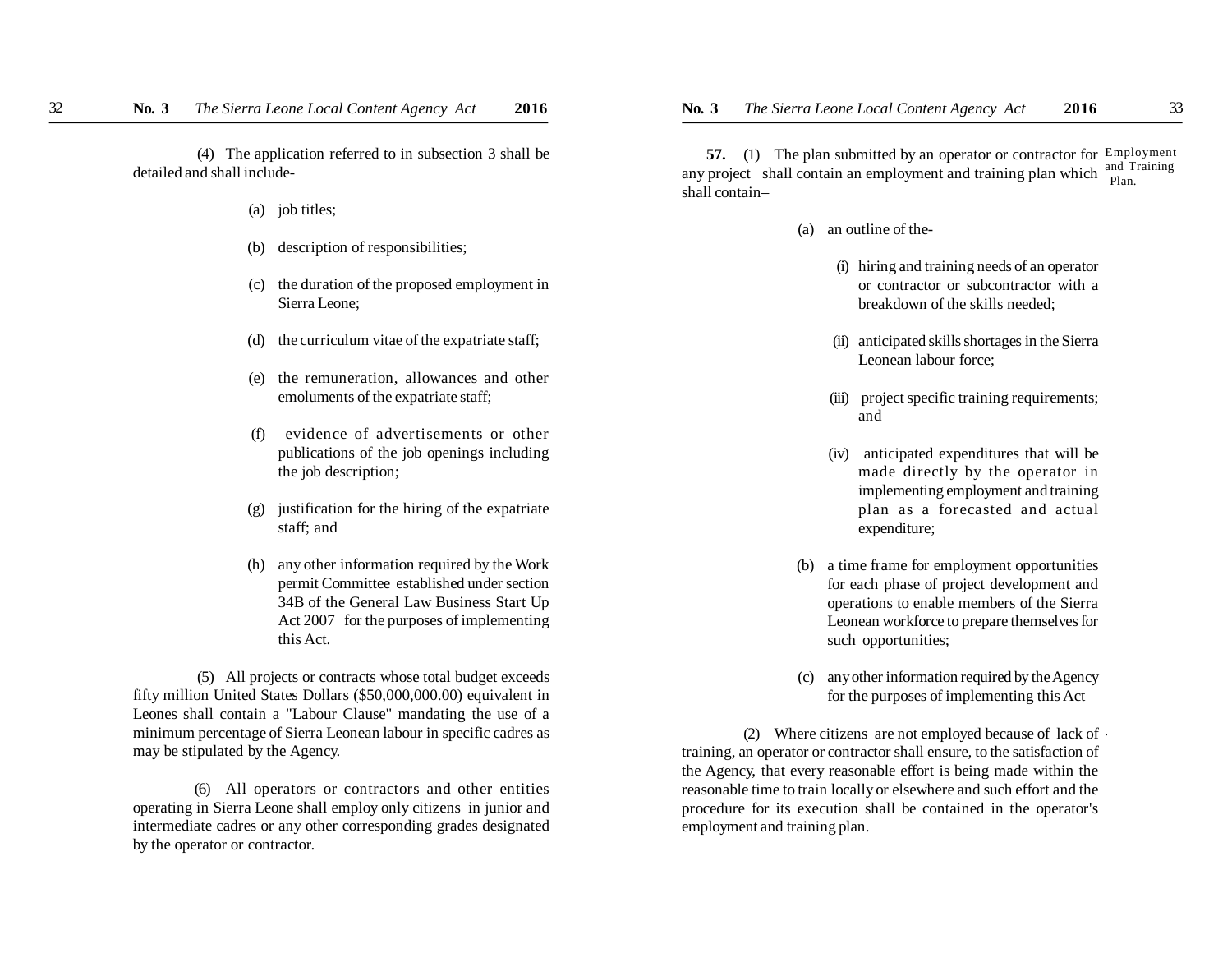(3) An operator or contractor in any of the sectors covered by this Act shall carry out a scheme of training and employment for employees who are citizens in each phase and level of an operation, activity or project, taking into account the requirements of safety and the need to maintain acceptable standards of efficiency in the conduct of the operations.

(4) The training programme referred to in subsection (3) shall provide appropriate instruction and training to ensure the advancement of employees who are citizens in the skilled, technical, supervisory, administrative and managerial categories.

(5) An annual written report shall be submitted to the Director-General describing the personnel employed both old and new, their nationality, their employment status, the positions and the status of training programmes for citizens .

 Sierra Leonean workforce agreement.

**58.** (1) All operators or contractors shall sign an agreement with the Agency on an annual basis on the obligation to integrate citizens in the workforce.

(2) The agreement referred to in subsection (1) shall take into account the current state of development of human resources in the operation.

- (3) The agreement shall provide
	- (a) the organisational structure of the company and prospects for its development;
	- (b) the number, roles and occupational profiles of the workforce, both foreign and local including their salary structure at the time of the signing of the agreement;
	- (c) a career plan;
- (d) a the plan to achieve the goals of integrating personnel who are citizens; and
- (e) a contract review programmes to adjust to the status of an operation.

**59.** (1) For the purpose of implementing the annual agreement Human with the Agency to integrate citizens into the workforce, each  $\frac{Resources}{Plan}$ contractor shall submit to the Agency a plan for human resource development. Plan.

(2) The plan for human resource development referred to in subsection (1) shall contain–

- (a) a definition of the type of technology and management experience to transfer to staff who are citizens including detailed description of the same, the manner and time frame for such transfer;
- (b) a description of the forecasting of the workforce including the number of technicians to be employed in the operation, their job descriptions and information on the total number of employees in each category;
- (c) details on the integration process of personnel, who are citizens indicating the number of personnel to be integrated, the employment positions and their professional and labour categories;
- (d) details on the training programme for personnel who are citizens in line with their defined career plans; and
- (e) definition of the housing, transportation, food and other social benefits that are necessary for the integration of citizens.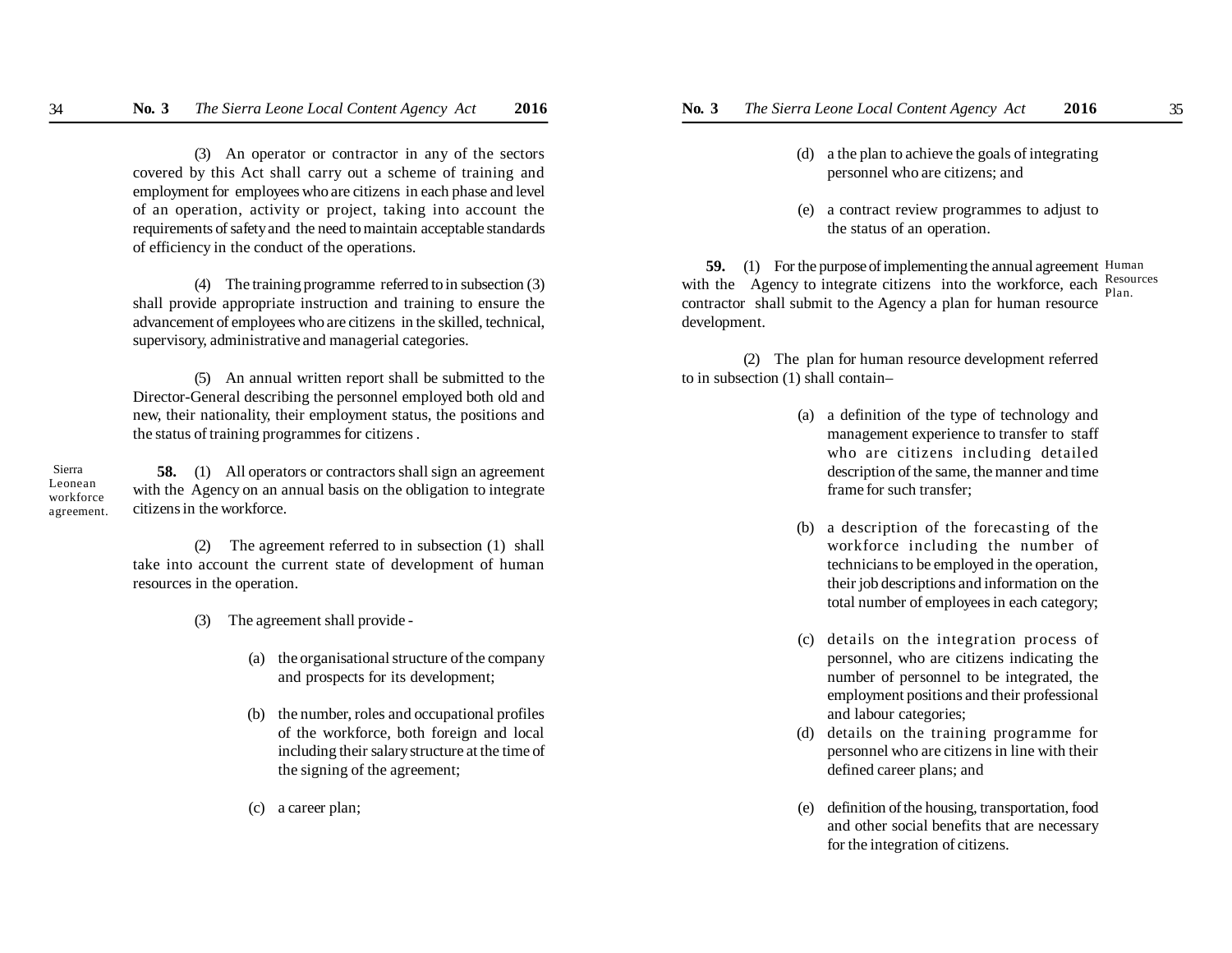(3) Every operator or contractor in any of the sectors covered by this Act shall work closely with the Government of Sierra Leone to–

- (a) support tertiary and technical institutions to provide the requisite training for the workforce;
- transform the education curriculum of tertiary, vocational, technical and commercial education institutions by prioritising science and technology based on the skills required by the industrial growth sectors;
- (c) align the education, curriculum of tertiary, vocational, technical and commercial educational institutions with the growth sectors of the economy such as mining petroleum, fisheries and agriculture with a view to building a skilled workforce;
- (d) support on-the-job training and internships for youths and develop artisanal training for youths that have lower level of education;
- (e) develop entrepreneurship and management institutes to build managerial and technical skills required for employment and the provision of goods and services; and
- (f) promote skills development for youths through on-the-job training, internships and artisanal apprenticeships in established industries and firms.

(4) The Government of Sierra Leone shall provide incentives for sector specific training and skills development in entrepreneurship and management offered by public and private sector institutions, industry associations and by private companies.

**60.** (1) Every operator or contractor in any of the sectors Research and covered by this Act shall pay into the Development Fund referred to in section 29, an annual training research and development fee as may be provided in the licence, permit, contract, concession, agreement or alliance partnership agreement. Development.

(2) For every project for which a plan is submitted, an operator shall carry out a programme and set aside an expenditure allowance, to the satisfaction of the Agency, for the promotion of education, attachments, training, research and development in Sierra Leone in relation to its work programme and activities.

(3) The operator or contractor shall submit to the Agency and update every six months, an operator's or contractor's research and development plan.

(4) The operator's or contactor's research and development plan referred to in subsection (3) shall–

- (a) outline a revolving three to five year plan for related research and development initiatives to be undertaken in Sierra Leone in the sectors covered by this Act, together with a breakdown of the expected expenditures that will be made in implementing the research and development plan; and
- (b) provide for public calls for proposals for research and development initiatives associated with the operator's activities.

(5) The operator or contractor shall report to the Agency, on a quarterly basis, with respect to its research and development activities and the Agency shall compare these activities to the operator's or contractor's research and development plan.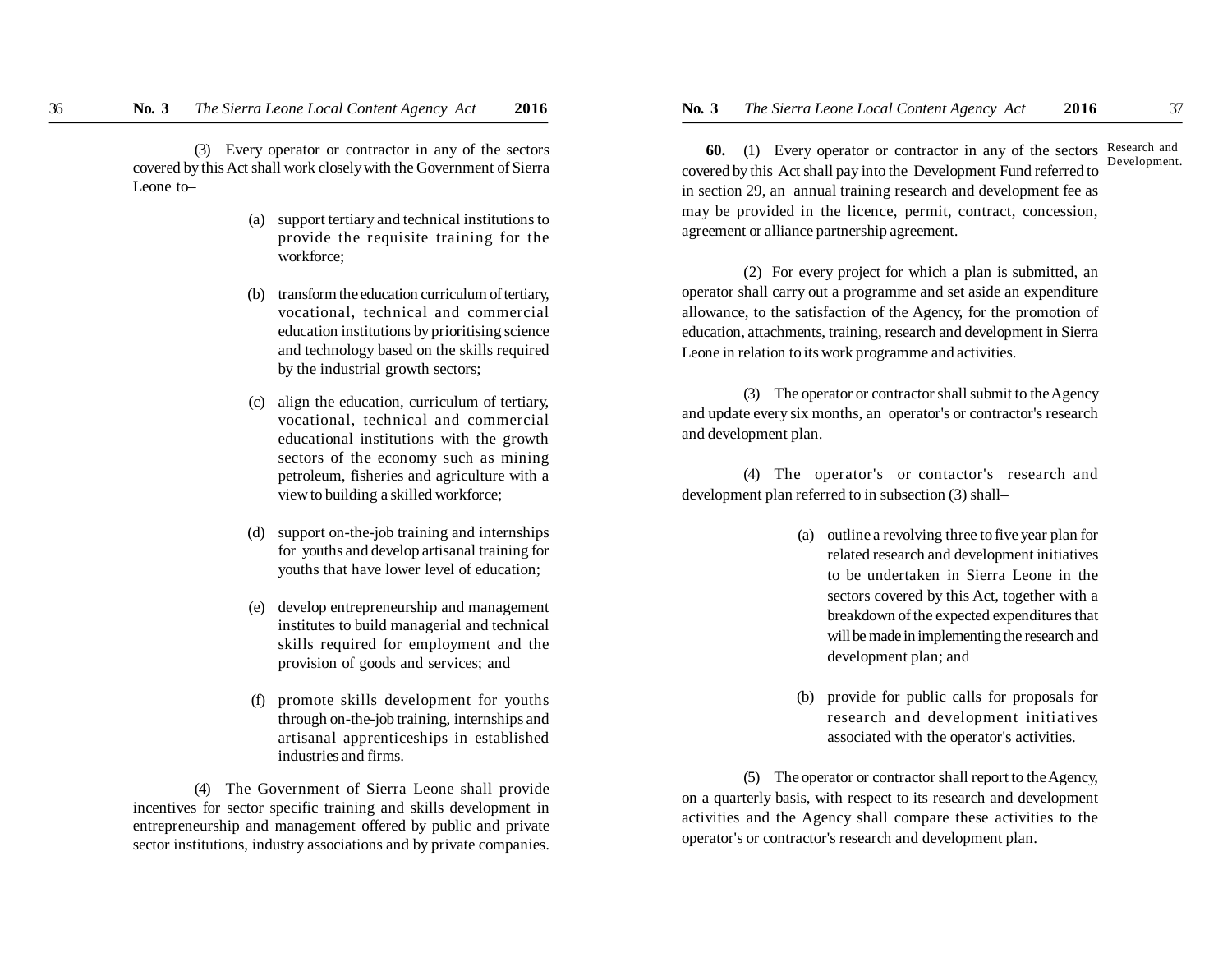**61.** (1) Every operator or contractor in any of the sectors covered by this Act shall prepare and implement plans for the transfer to employees, advanced technological skills relevant to the respective sectors, in accordance with Sierra Leone's own plans and priorities, to the satisfaction of the Agency. Technology Transfer.

> (2) The operator or contractor shall give full and effective support to technology transfer by encouraging and facilitating the formation of joint ventures, alliances, partnerships and the development of licensing agreements between Sierra Leonean and foreign contractors, service or supplier companies' agreements in fulfilment of the requirements for Sierra Leonean content development to the satisfaction of the Agency.

> (3) The operator or contractor shall submit a report to the Agency annually describing its technology transfer initiatives and their results and the Minister shall make regulations setting targets on the number and type of joint venture or alliances to be achieved for each project.

### PART IX-–SYSTEMS AND COORDINATING FORUM

 **62.** (1) The Agency shall establish a Sierra Leonean content certification scheme for the supply of designated materials, goods and services. Sierra Leonean Content Certification.

> (2) The Agency shall designate the materials, goods and services to which the Sierra Leone local content certification shall apply.

> (3) The methodology for the calculation of Sierra Leone content for designated materials, goods and services shall be laid down in regulations .

> (4) The calculation of Sierra Leone local content shall not apply to the resale of imported goods, services or materials.

**63.** The Agency shall establish a Sierra Leone local content scorecard system which shall– Scorecard.

Sierra Leonean Content

> (a) provide a system of measuring compliance with Sierra Leone local content development;

- - (b) establish a generic scorecard with elements and weightings based on sector codes;
	- (c) set a framework for the accreditation of Sierra Leone local content development verification agencies; and
	- (d) set a transitional period for the entry into force of the scorecard.

**64.** The Agency shall establish a Sierra Leone local content Sierra on-line internal portal which shall– Leonean

- (a) provide a virtual platform to facilitate  $_{\text{portal.}}^{11}$ transactions required for efficient delivery of goods and services in the industry;
- (b) provide functional interface with the joint qualification system and provide a universal and transparent governance structure drawn from industry stakeholders;
- (c) perform all other functions, roles and responsibilities directed by the Minister in accordance with this Act; and
- (d) track and monitor Sierra Leone local content performance of operators, project promoters as well as suppliers and service providers with the provision of relevant feedback.

**65.** (1) The Agency shall establish, maintain and operate a <sup>Joint</sup> joint qualification system in consultation with industry stakeholders Qualification which shall be administered in accordance with Regulations made by the Minister in accordance with this Act. System.

(2) The joint qualification system shall constitute an industry databank of available capabilities and shall be used for -

> (a) the registration and selection of technically capable contractors for tenders of not less than two hundred and fifty thousand United States Dollars (\$250,000.00) equivalent in Leones in value ;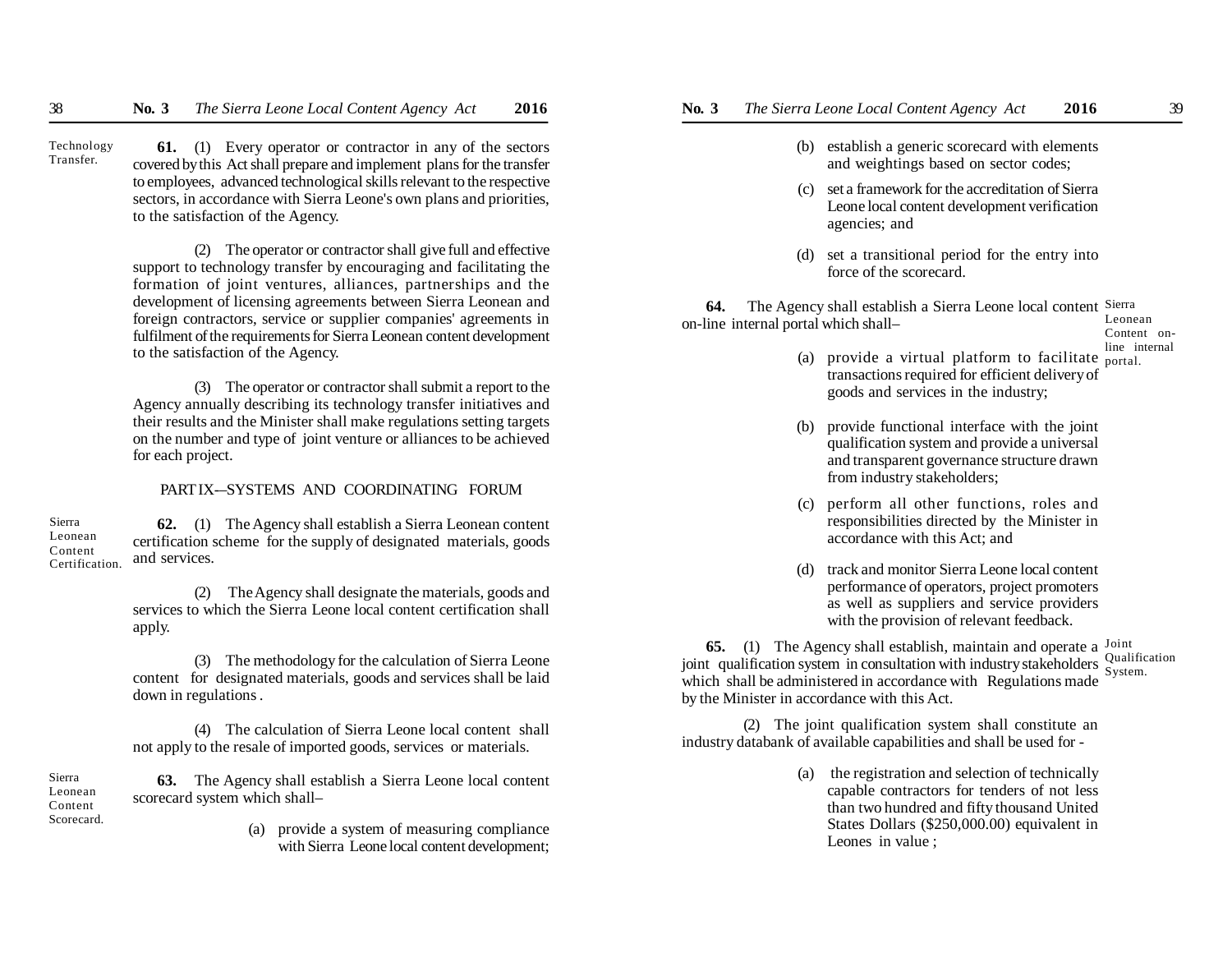- (b) verification of contractors' capacities and capabilities:
- (c) evaluation of application for Sierra Leonean content in the operations of operating companies and contractors;
- (d) database for national skills development pool; and
- (e) ranking and categorisation of service companies based on capabilities and Sierra Leonean content.

Sierra Leonean Content Consultative Forum

- **66.** (1) The Agency shall set up a consultative body to be known as the Sierra Leone Local Content Consultative Forum which shall provide a platform for information sharing and collaboration in the sectors covered by this Act with respect to -
	- (a) upcoming projects in the sectors;
	- (b) information on available local capabilities; and
	- (c) other policy proposals that may be relevant to Sierra Leonean content development.

(2) The Sierra Leone Local Content Consultative Forum shall be made up of key industry stakeholders, government and regulatory agencies, chambers of commerce, professional associations and representatives from the following sectors -

- (a) fabrication;
- (b) engineering;
- (c) financial services;
- (d) legal services;
- (e) insurance;
- 
- (f) shipping and logistics;
- (g) materials and manufacturing;
- (h) information and communication technology;
- (i) mining;
- (j) petroleum;
- (k) agriculture and agri-business;
- (l) hotel and tourism;
- (m) construction and public works;
- (n) education and training and;
- (o) any other professional services nominated by the Agency.

#### PART X–MEASURES TO MONITOR AND EVALUATE SIERRA LEONEAN CONTENT COMPLIANCE

**67.** Within sixty days of the beginning of each year, the operator, Sierra Leone contractor or subcontractor shall submit to the Agency an annual **Perform** report to be known as the Sierra Leonean content performance report Report. covering all its projects and activities for the year under review. Performance

**68.** (1) Subject to section 67 the Sierra Leone local content Content of performance report shall specify by category of expenditure, the Sierra Leone local content on both the current and cumulative cost basis and shall set out - Performance Report.

- (a) employment achievement in terms of hours or days worked by Sierra Leonean and foreign workers and their status; and
- (b) procurement achievement in terms of quantity and tonnage of locally manufactured materials and materials of foreign origin.

(2) The Agency shall undertake regular assessment and verification of the Sierra Leone local content performance report filed by the operators or contractors in compliance with this Act as may be considered appropriate by the Agency.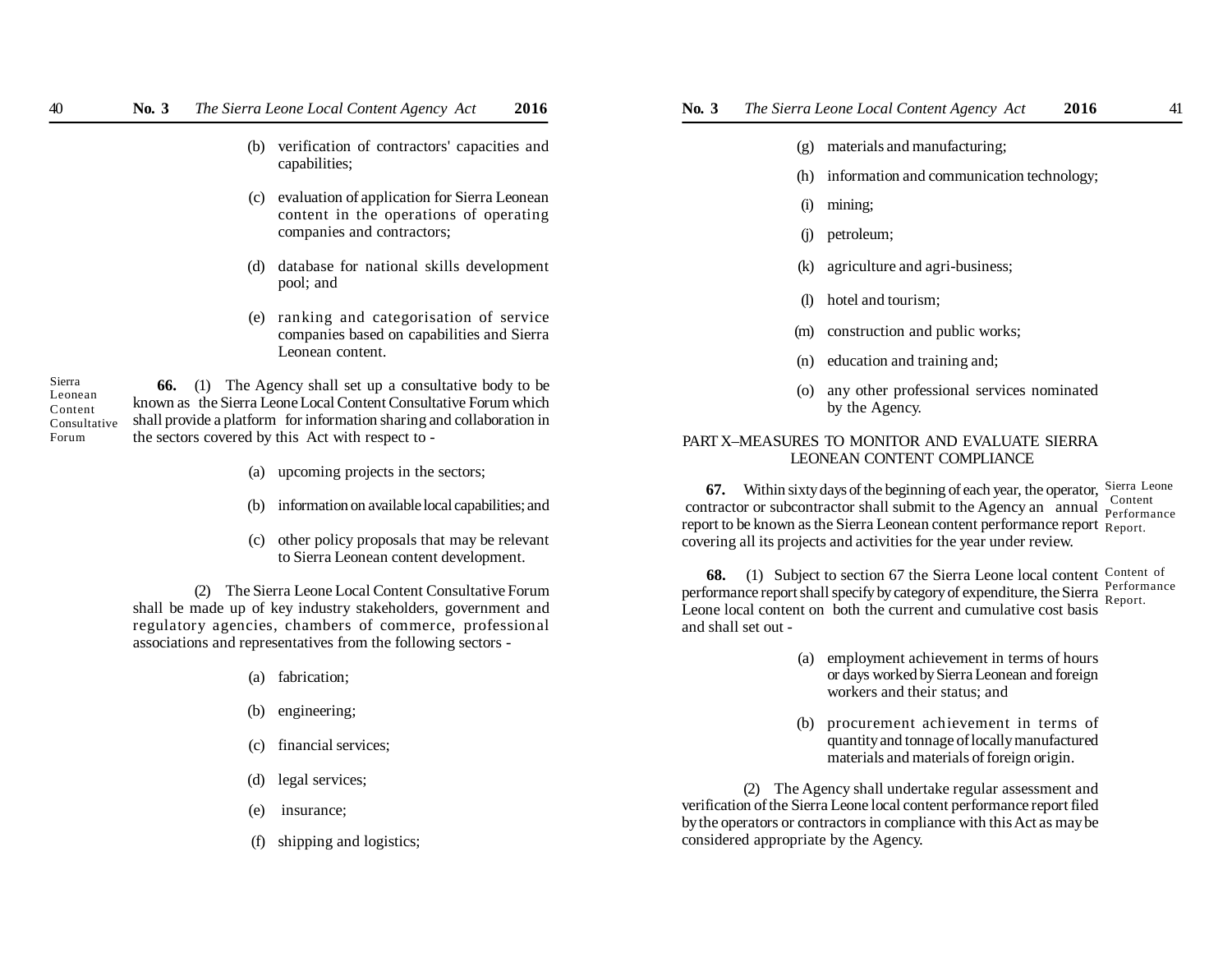(3) The Agency shall issue directives to operators, contractors, other entities or persons in order to develop a process to facilitate reporting of activities relating to any aspect of this Act.

(4) For the purposes of assessment and verification, operators and contractors shall provide the Agency or its designated agent with access to their facilities, documentations and information required for substantiating Sierra Leone local content report.

(5) The operator shall effectively communicate its Sierra Leone local content policies and procedures to its contractors and subcontractors to monitor and enforce their compliance

### PART XI -OFFENCES

**69.** (1) An operator or contractor who carries out any project and penalties. contrary to this Act commits an offence and is liable upon conviction to a fine of five percent of the project sum for each project in which the offence is committed. **Offences** 

> (2) An operator or contractor who continues to carry out any project contrary to this Act, after being fined under subsection (1) , shall have investment incentives associated with the project to the value of ten percent of the project sum withdrawn or shall result in the cancellation of the project.

**70.** Any person who obstructs, impedes , interferes or fails to comply with any lawful demand of an authorised officer of the Agency in the performance of his functions under this Act commits an offence and shall be liable on conviction to a fine not below ten million leones (Le10,000,000.00) or to imprisonment for a term not exceeding five years or to both the fine and imprisonment. Obstruction.

**71.** Where an offence under this Act is committed by a body of persons– Offence by body of persons.

> (a) if the body of persons is a body corporate, every director or officer of that body shall be deemed to have committed the offence;

- - (b) if the body of persons is a firm, every partner of that firm shall be deemed to have committed that offence:

**72**. (1) Where a person is convicted of an offence under this Order of Act the court may in addition to any other penalty imposed forfeiture.

- (a) make an order for the forfeiture of any funds, money instruments, documents, facilities, vehicles, crafts, vessels or equipment used in the commission of the offence; and
- (b) make an order
	- (i) for the forfeiture of goods or materials obtained or recovered in the course of the commission of the offence;
	- (ii) for the payment by that person to the State of an amount equal to the proceeds received of the sale of goods and services so obtained or recovered; or
	- (iii) for the payment by that person to the State of the value at the wellhead, assessed by the court in respect of the quantity recovered or for the payment of a part of that amount as the court, having regard to all the circumstances, thinks fit.

(2) Where the court is satisfied that an order made under subparagraph (i) of paragraph (b) of subsection (1) cannot for any reason be enforced, the court may, upon the application of the person by whom the proceedings were brought, set aside the order and make an order referred to in subparagraphs (ii) and (iii) of paragraph (b) of subsection (1).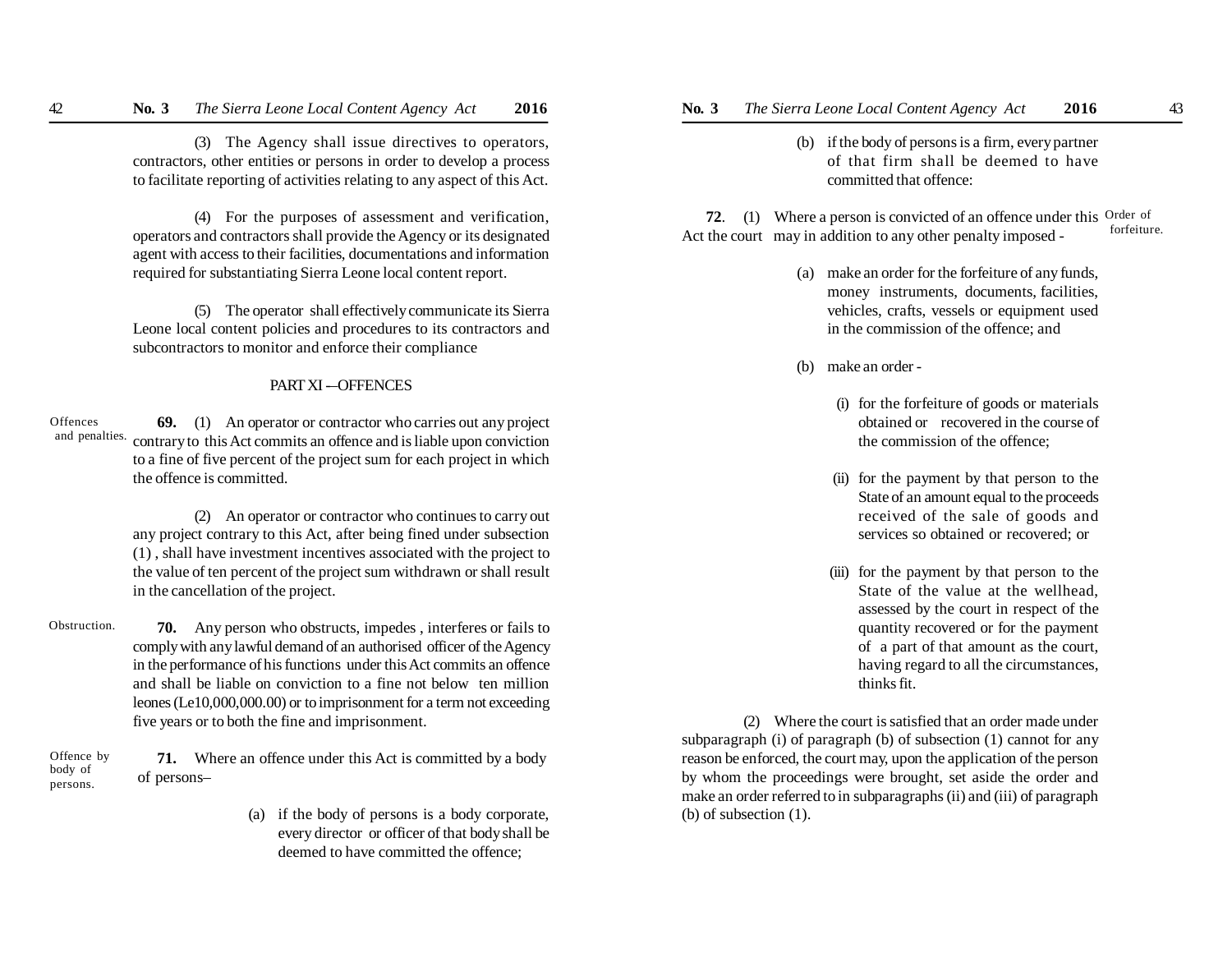(2) The court may, before making an order under this section, require notice to be given to, and to hear any person as the court thinks fit.

- Misrepresentation.
- **73.** (1) A person commits an offence if that person knowingly.
	- (a) misrepresents or attempts to misrepresent the Sierra Leonean content status of an enterprise;
	- (b) provides false information or misrepresents information to the Verification Personnel in order to secure a particular Sierra Leonean content status or any benefit associated with compliance with this Act; or
	- (c) provides false information or misrepresents information relevant to assessing the Sierra Leonean content status of an enterprise, to any organ of state or public entity.

(2) A person who commits an offence under subsection (1) is liable on conviction to a fine not below ten million leones (Le10,000,000.00) or to imprisonment for a term not exceeding five years or to both the fine and imprisonment.

## PART XII–MISCELLANEOUS PROVISIONS

Review of quantitative Targets.

**74.** (1) The Minister shall conduct a review of the quantitative targets in specific sectors established under this Act every two years with a view to ensuring a measurable and continuous growth in Sierra Leonean content in all projects, operations, activities and transactions in the sectors covered by this Act.

(2) The Agency shall make standing orders regulating its proceedings and those of its standing committees in consultation with the Minister.

**75.** Upon the commencement of this Act-

Transfer of assets etc.

- (a) all rights, liabilities, assets, obligations and privileges of the Local Content Unit are hereby transferred, conferred or imposed on the Agency;
- (b) a reference in any deed, contract, bond, security or other legal document to the Local Content Unit shall have full force and effect and be enforceable as fully and effectually as if the Agency has been named therein and has been a party thereto.

**76.** On the coming into operation of this Act employees of the Transfer of Local Content Unit as shall be specified by the Minister in writing  $\frac{\text{y}}{\text{Employes}}$ . shall be transferred to the Agency without prejudice to any entitlement to pension, gratuity or other vested or accrued rights from their previous employment; and on such terms and conditions of service no less favourable as were applicable to them in their previous employment. Certain

**77.** The Minister may by statutory instrument make regulations Regulations. for carrying out the purposes of this Act particularly for–

- (a) establishing the minimum standards, facilities, personnel and technology for training in the sectors covered by the Act;
- (b) specifying modalities involving operators as partners in training and development;